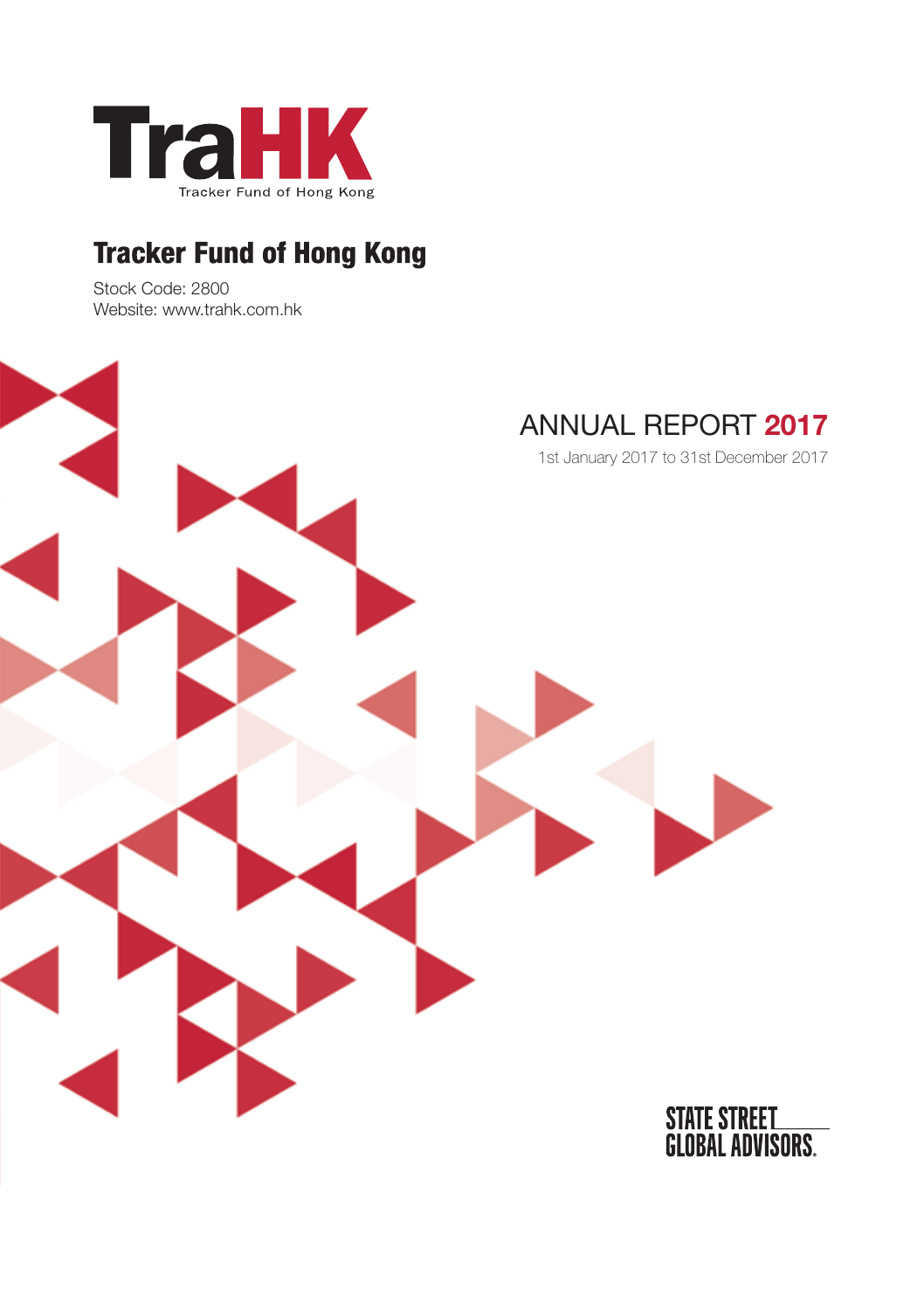# **Contents**

|  |  |  | Statement of Responsibilities of the Manager and the Trustee |  |
|--|--|--|--------------------------------------------------------------|--|
|--|--|--|--------------------------------------------------------------|--|

- Report of the Trustee to the Unitholders of Tracker Fund of Hong Kong 3
	- Independent Auditor's Report 4
		- Statement of Net Assets 8
	- Statement of Comprehensive Income 9
- Statement of Changes in Net Assets Attributable to Holders of Redeemable Units 10
	- Statement of Cash Flows 11
	- Notes to the Financial Statements 12
		- Investment Portfolio (Unaudited) 29
	- Statement of Movements in Investment Portfolio (Unaudited) 31
		- Performance Record (Unaudited) 33
		- Administration and Management 34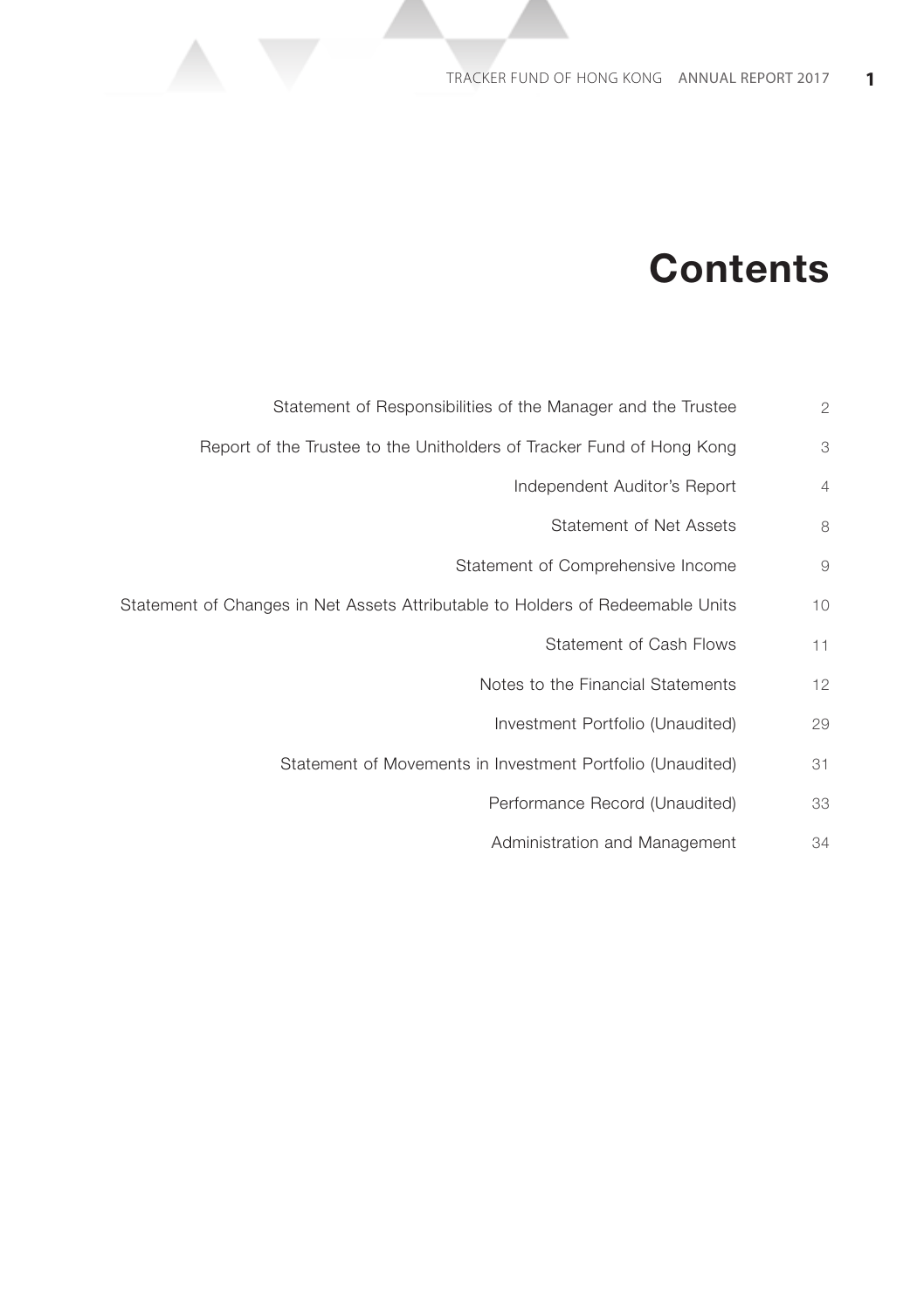# **STATEMENT OF RESPONSIBILITIES OF THE MANAGER AND THE TRUSTEE**

#### **Manager's responsibilities**

The Manager of Tracker Fund of Hong Kong (the "Fund") is required by the Code on Unit Trusts and Mutual Funds established by the Securities and Futures Commission of Hong Kong (the "SFC Code") and the Trust Deed dated 23rd October 1999, as amended or supplemented from time to time (the "Trust Deed") to prepare financial statements for each annual accounting year which give a true and fair view of the financial position of the Fund at the end of that year and of the transactions for the year then ended. In respect of these financial statements the Manager is required to:

- select suitable accounting policies and then apply them consistently;
- make judgments and estimates that are prudent and reasonable; and
- prepare or arrange for the preparation of the financial statements on the basis that the Fund will continue in operation unless it is inappropriate to presume this.

The Manager is also required to manage the Fund in accordance with the Trust Deed and take reasonable steps for the prevention and detection of fraud and other irregularities.

#### **Trustee's responsibilities**

The Trustee of the Fund is required to:

- take reasonable care to ensure that the Fund is managed by the Manager in accordance with the Trust Deed and that the investment and borrowing powers are complied with;
- satisfy itself that accounting and other related records have been maintained;
- safeguard the assets of the Fund; and
- report to the Unitholders for each annual accounting year on the conduct of the Manager in the management of the Fund.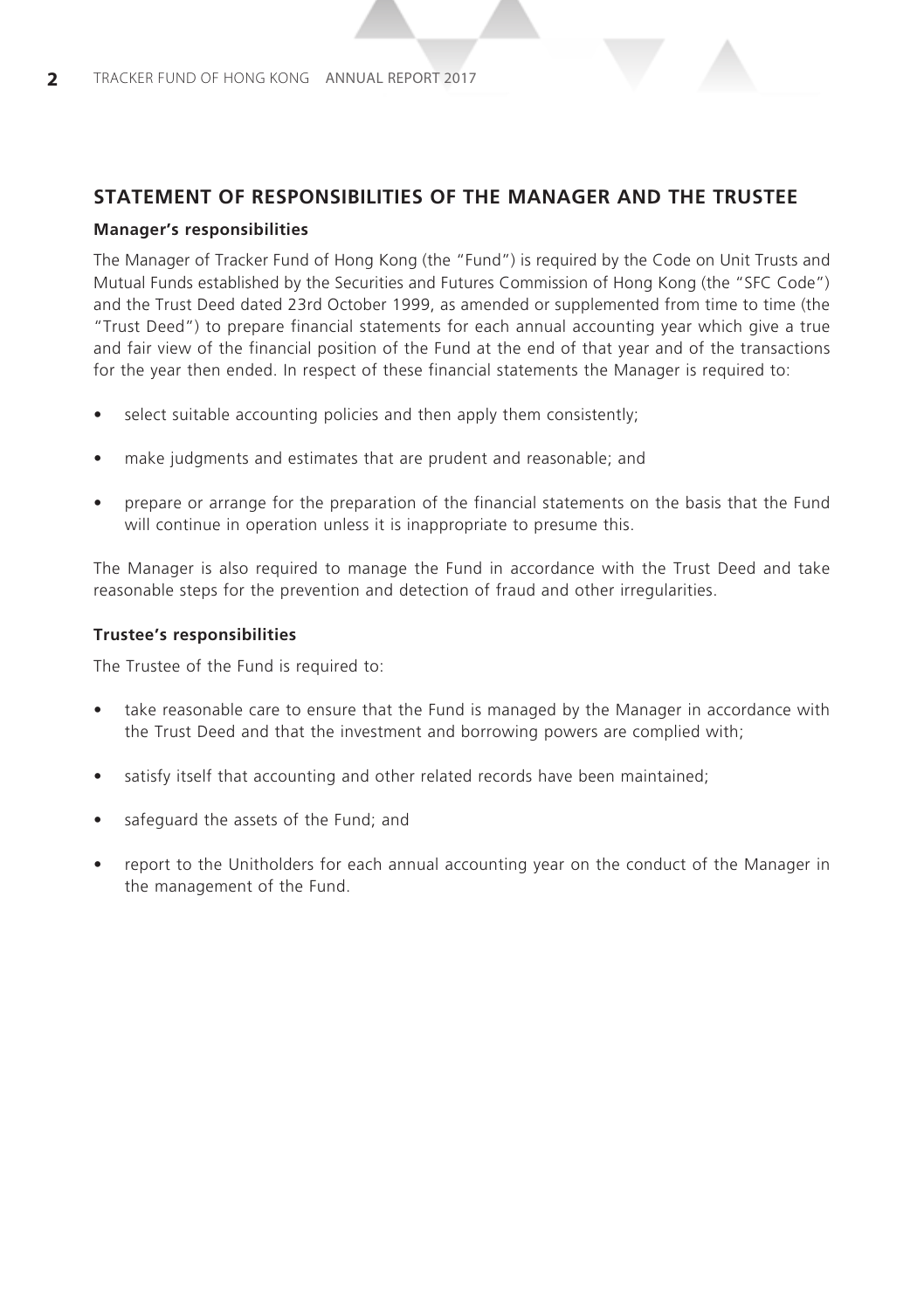# **REPORT OF THE TRUSTEE TO THE UNITHOLDERS OF TRACKER FUND OF HONG KONG**

We hereby confirm that, in our opinion, the Manager has, in all material respects, managed the Fund in accordance with the provisions of the Trust Deed for the year ended 31st December 2017.

**For and on behalf of State Street Bank and Trust Company, the Trustee**

(authorized signature(s)) 23rd April 2018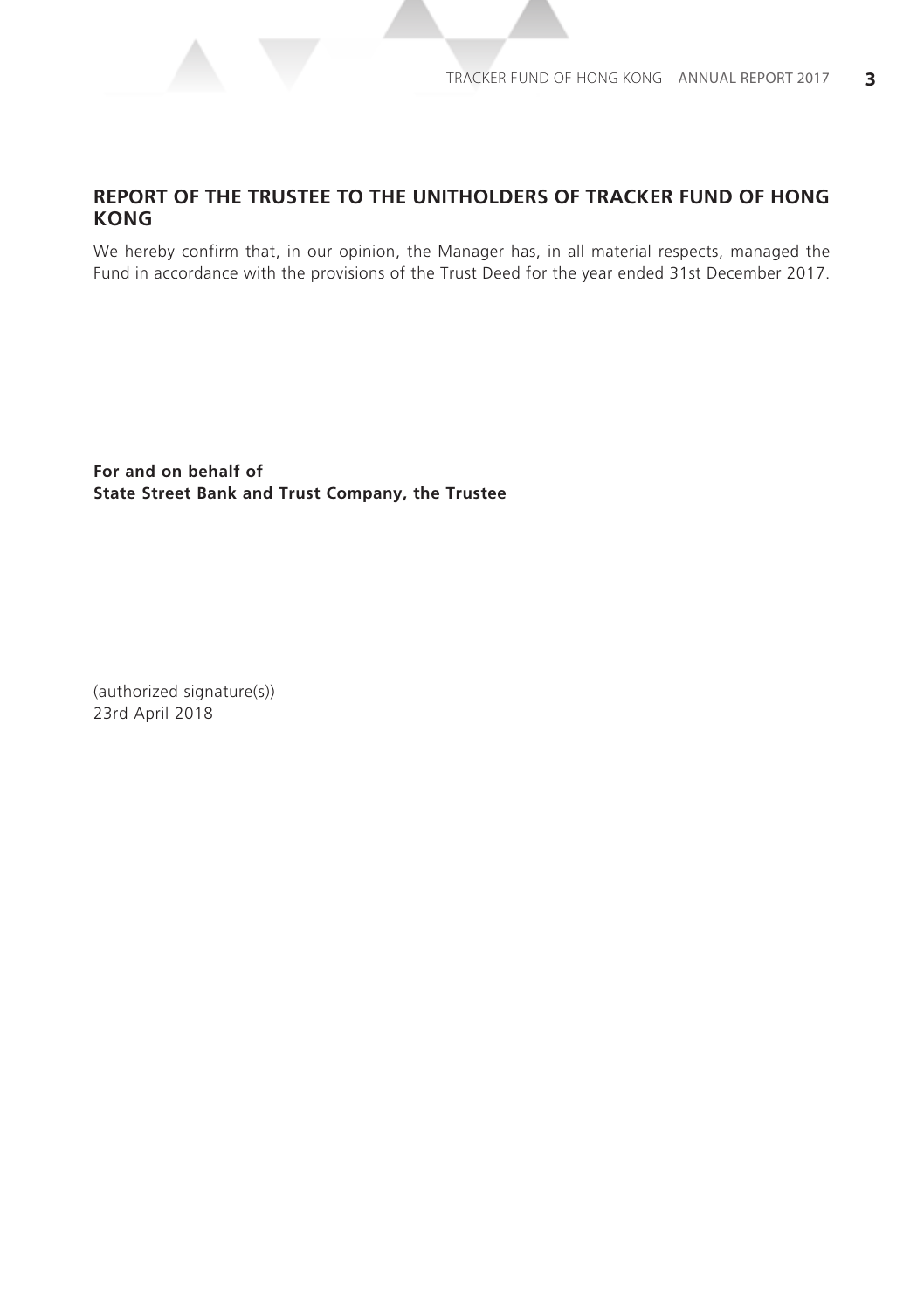To the Unitholders of Tracker Fund of Hong Kong (the "Fund")

## **Report on the Audit of the Financial Statements**

### **Opinion**

*What we have audited*

The financial statements of Tracker Fund of Hong Kong (the "Fund") set out on pages 8 to 28, which comprise:

- the Statement of Net Assets as at 31st December 2017;
- the Statement of Comprehensive Income for the year then ended:
- the Statement of Changes in Net Assets Attributable to Holders of Redeemable Units for the year then ended;
- the Statement of Cash Flows for the year then ended; and
- the notes to the financial statements, which include a summary of significant accounting policies.

### *Our opinion*

In our opinion, the financial statements give a true and fair view of the financial position of the Fund as at 31st December 2017, and of its financial transactions and its cash flows for the year then ended in accordance with Hong Kong Financial Reporting Standards ("HKFRSs") issued by the Hong Kong Institute of Certified Public Accountants ("HKICPA").

### **Basis for Opinion**

We conducted our audit in accordance with Hong Kong Standards on Auditing ("HKSAs") issued by the HKICPA. Our responsibilities under those standards are further described in the Auditor's Responsibilities for the Audit of the Financial Statements section of our report.

We believe that the audit evidence we have obtained is sufficient and appropriate to provide a basis for our opinion.

#### *Independence*

We are independent of the Fund in accordance with the HKICPA's Code of Ethics for Professional Accountants (the "Code"), and we have fulfilled our other ethical responsibilities in accordance with the Code.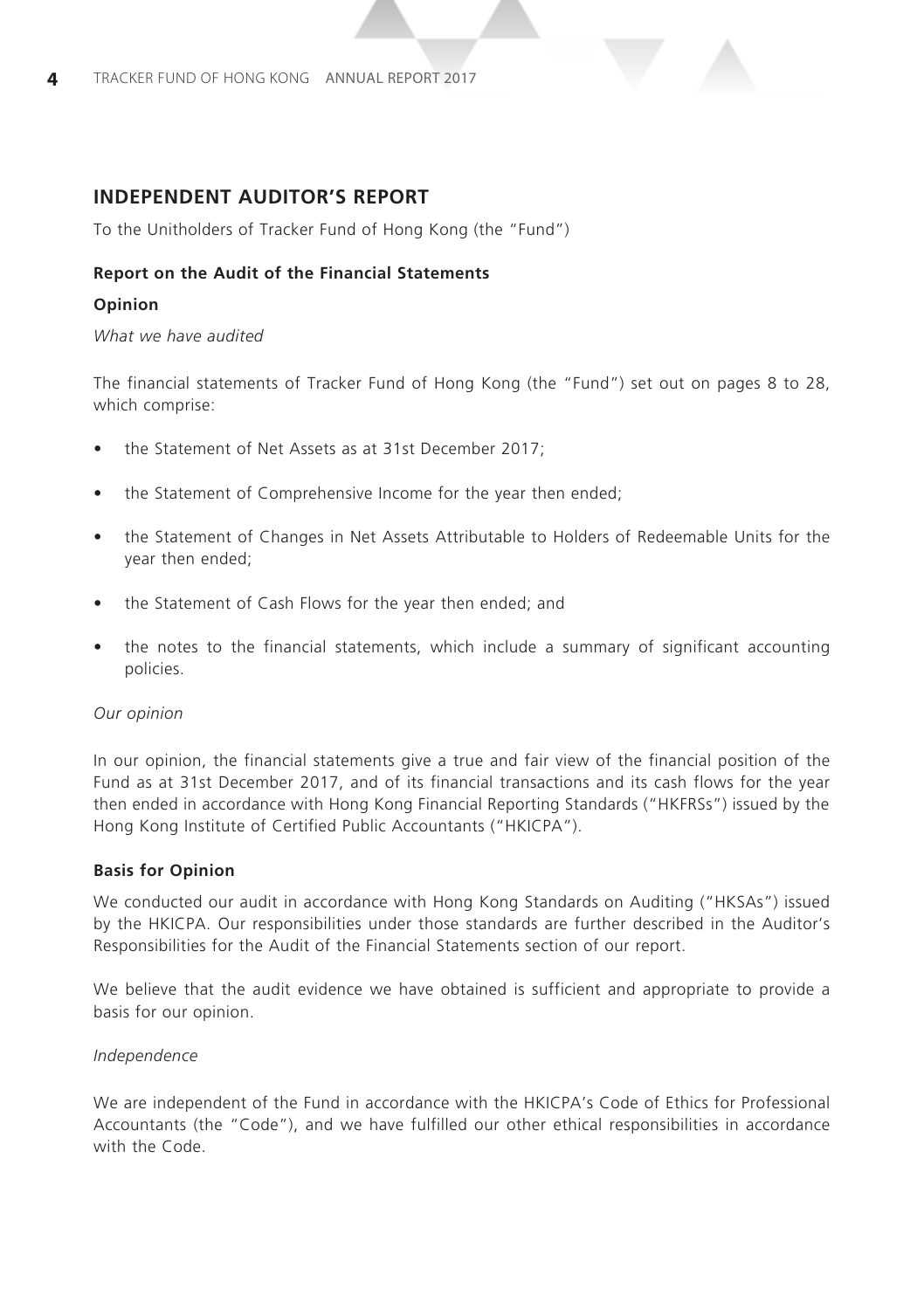To the Unitholders of Tracker Fund of Hong Kong (the "Fund") (Continued)

#### **Key Audit Matters**

Key audit matters are those matters that, in our professional judgment, were of most significance in our audit of the financial statements of the current period. These matters were addressed in the context of our audit of the financial statements as a whole, and in forming our opinion thereon, and we do not provide a separate opinion on these matters.

The key audit matter identified in our audit is related to valuation and existence of investments.

| Key Audit Matter                                                                                                         | How our audit addressed the<br><b>Key Audit Matter</b>                                                                                   |  |  |
|--------------------------------------------------------------------------------------------------------------------------|------------------------------------------------------------------------------------------------------------------------------------------|--|--|
| Valuation and existence of investments                                                                                   | Valuation of listed investments                                                                                                          |  |  |
| Listed investments                                                                                                       | We tested the valuation of all listed equities                                                                                           |  |  |
| The investments as at 31st December<br>2017 comprised listed equities valued at<br>HK\$99.039.501.431. We focused on the | by agreeing the prices used in the valuation to<br>independent third party sources. We found no<br>material exceptions from our testing. |  |  |
| valuation and existence of listed investments<br>because they represent the principal element                            | <b>Existence of investments</b>                                                                                                          |  |  |
| of the net asset value as disclosed on the<br>Statement of Net Assets in the financial<br>statements.                    | We tested the existence of the holdings of<br>all investments by obtaining independent<br>confirmation from the Fund's custodian. Based  |  |  |

The disclosure of the valuation of listed investments is detailed in note 12 to the financial statements.

confirmation from the Fund's custodian. Based on the procedures we performed, we found the Fund's holdings of investments to be in agreement with the confirmation received.

### **Other Information**

The other information comprises all of the information included in the annual report other than the financial statements and our auditor's report thereon. The manager of the Fund (the "Manager") is responsible for the other information, except the report of trustee to the unitholders, which the trustee of the Fund (the "Trustee") is responsible to issue.

Our opinion on the financial statements does not cover the other information and we do not express any form of assurance conclusion thereon.

In connection with our audit of the financial statements, our responsibility is to read the other information and, in doing so, consider whether the other information is materially inconsistent with the financial statements or our knowledge obtained in the audit or otherwise appears to be materially misstated.

If, based on the work we have performed, we conclude that there is a material misstatement of this other information, we are required to report that fact. We have nothing to report in this regard.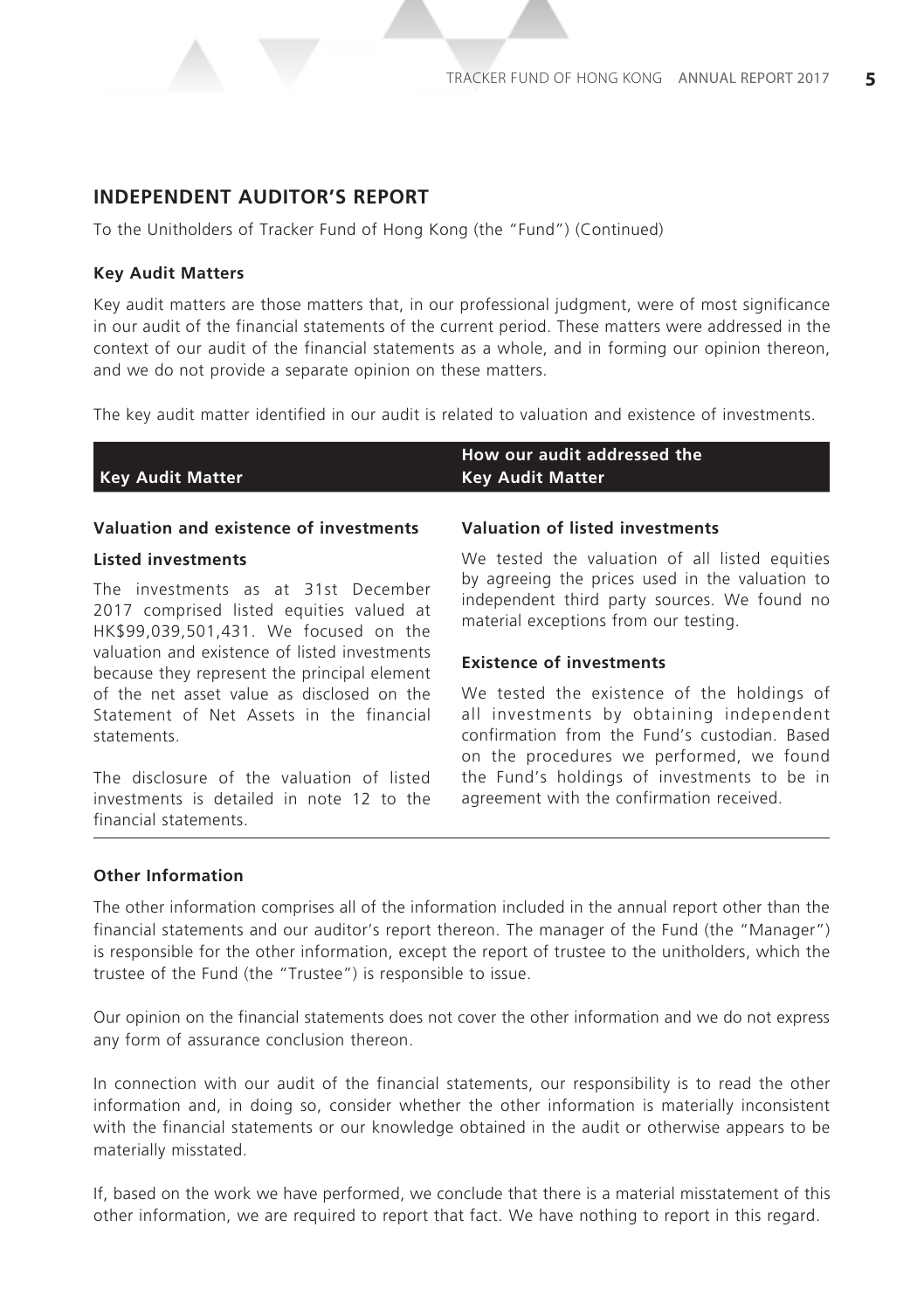To the Unitholders of Tracker Fund of Hong Kong (the "Fund") (Continued)

### **Responsibilities of the Manager for the Financial Statements**

The Manager of the Fund is responsible for the preparation of financial statements that give a true and fair view in accordance with HKFRSs issued by the HKICPA, and for such internal control as the Manager determines is necessary to enable the preparation of financial statements that are free from material misstatement, whether due to fraud or error.

In preparing the financial statements, the Manager of the Fund is responsible for assessing the Fund's ability to continue as a going concern, disclosing, as applicable, matters related to going concern and using the going concern basis of accounting unless the Manager either intends to liquidate the Fund or to cease operations, or have no realistic alternative but to do so.

In addition, the Manager of the Fund is required to ensure that the financial statements have been properly prepared in accordance with the relevant disclosure provisions of the Trust Deed dated 23rd October 1999, as amended or supplemented from time to time (the "Trust Deed") and Appendix E of the Code on Unit Trusts and Mutual Funds issued by the Hong Kong Securities and Futures Commission (the "SFC Code").

#### **Auditor's Responsibilities for the Audit of the Financial Statements**

Our objectives are to obtain reasonable assurance about whether the financial statements as a whole are free from material misstatement, whether due to fraud or error, and to issue an auditor's report that includes our opinion. We report our opinion solely to you, as a body, in accordance with Appendix E of the SFC Code and for no other purpose. We do not assume responsibility towards or accept liability to any other person for the contents of this report. Reasonable assurance is a high level of assurance, but is not a guarantee that an audit conducted in accordance with HKSAs will always detect a material misstatement when it exists. Misstatements can arise from fraud or error and are considered material if, individually or in the aggregate, they could reasonably be expected to influence the economic decisions of users taken on the basis of these financial statements. In addition, we are required to assess whether the financial statements of the Fund have been properly prepared, in all material respects, in accordance with the relevant disclosure provisions of the Trust Deed and the SFC Code.

As part of an audit in accordance with HKSAs, we exercise professional judgment and maintain professional skepticism throughout the audit. We also:

- Identify and assess the risks of material misstatement of the financial statements, whether due to fraud or error, design and perform audit procedures responsive to those risks, and obtain audit evidence that is sufficient and appropriate to provide a basis for our opinion. The risk of not detecting a material misstatement resulting from fraud is higher than for one resulting from error, as fraud may involve collusion, forgery, intentional omissions, misrepresentations, or the override of internal control.
- Obtain an understanding of internal control relevant to the audit in order to design audit procedures that are appropriate in the circumstances, but not for the purpose of expressing an opinion on the effectiveness of the Fund's internal control.
- Evaluate the appropriateness of accounting policies used and the reasonableness of accounting estimates and related disclosures made by the Manager.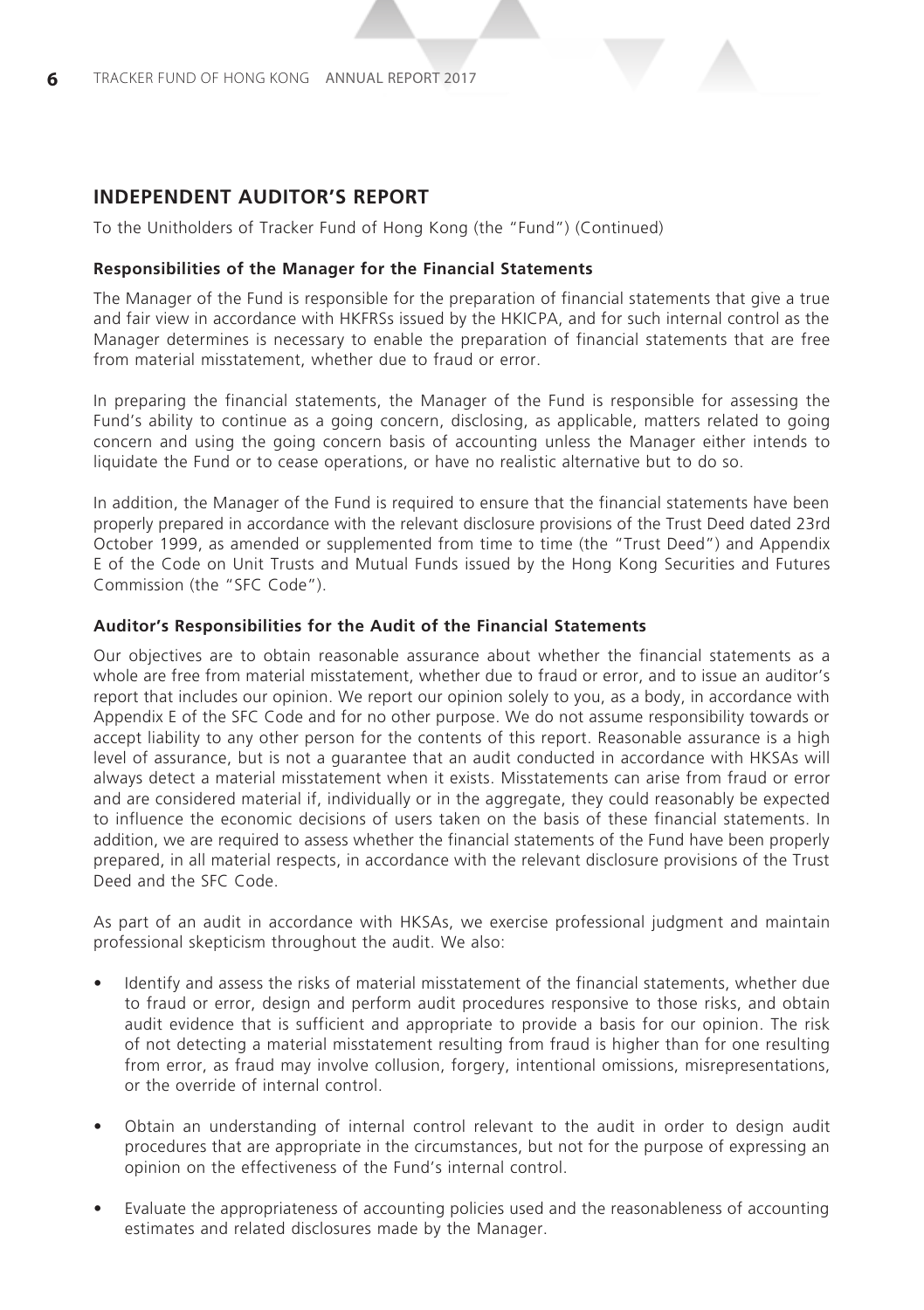To the Unitholders of Tracker Fund of Hong Kong (the "Fund") (Continued)

#### **Auditor's Responsibilities for the Audit of the Financial Statements (Continued)**

- Conclude on the appropriateness of the Manager's use of the going concern basis of accounting and, based on the audit evidence obtained, whether a material uncertainty exists related to events or conditions that may cast significant doubt on the Fund's ability to continue as a going concern. If we conclude that a material uncertainty exists, we are required to draw attention in our auditor's report to the related disclosures in the financial statements or, if such disclosures are inadequate, to modify our opinion. Our conclusions are based on the audit evidence obtained up to the date of our auditor's report. However, future events or conditions may cause the Fund to cease to continue as a going concern.
- Evaluate the overall presentation, structure and content of the financial statements, including the disclosures, and whether the financial statements represent the underlying transactions and events in a manner that achieves fair presentation.

We communicate with the Manager regarding, among other matters, the planned scope and timing of the audit and significant audit findings, including any significant deficiencies in internal control that we identify during our audit.

We also provide the Manager with a statement that we have complied with relevant ethical requirements regarding independence, and to communicate with them all relationships and other matters that may reasonably be thought to bear on our independence, and where applicable, related safeguards.

From the matters communicated with the Manager, we determine those matters that were of most significance in the audit of the financial statements of the current period and are therefore the key audit matters. We describe these matters in our auditor's report unless law or regulation precludes public disclosure about the matter or when, in extremely rare circumstances, we determine that a matter should not be communicated in our report because the adverse consequences of doing so would reasonably be expected to outweigh the public interest benefits of such communication.

### **Report on Matters under the Relevant Disclosure Provisions of the Trust Deed and the SFC Code**

In our opinion, the financial statements have been properly prepared, in all material respects, in accordance with the relevant disclosure provisions of the Trust Deed and the SFC Code.

The engagement partner on the audit resulting in this independent auditor's report is Amy Y.K. Yeung.

**PricewaterhouseCoopers**  *Certified Public Accountants* 

Hong Kong, 23rd April 2018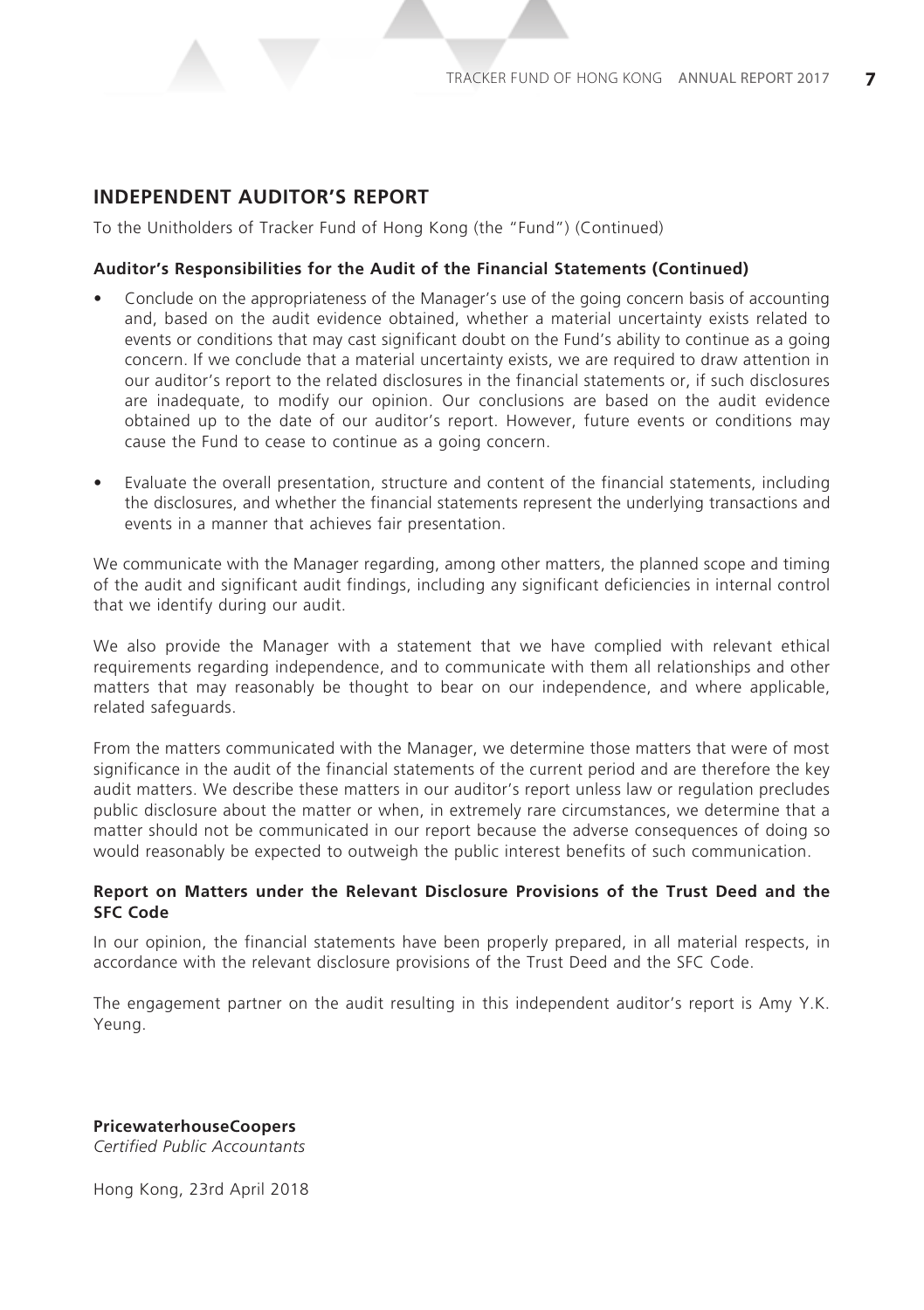# **STATEMENT OF NET ASSETS**

*AS AT 31ST DECEMBER 2017*

|                                                              | <b>Notes</b> | 2017<br>HK\$   | 2016<br>HK\$   |
|--------------------------------------------------------------|--------------|----------------|----------------|
|                                                              |              |                |                |
| <b>Assets</b>                                                |              |                |                |
| <b>Current assets</b>                                        |              |                |                |
| Investments                                                  | 12(b)        | 99,039,501,431 | 80,326,608,461 |
| Other accounts receivable and                                |              |                |                |
| prepayments                                                  |              | 676,345        | 198,465        |
| <b>Bank balances</b>                                         | 7(d)         | 204,889,632    | 198,445,374    |
| <b>Total assets</b>                                          |              | 99,245,067,408 | 80,525,252,300 |
| <b>Liabilities</b>                                           |              |                |                |
| <b>Current liabilities</b>                                   |              |                |                |
| Management fee payable                                       | 7(b)         | 7,880,116      | 6,967,036      |
| Trustee fee payable                                          | 7(c)         | 7,880,116      | 13,784,331     |
| Index license fee payable                                    | 8(c)         | 3,593,823      | 3,057,428      |
| Registrar fee payable                                        | 8(a)         | 289,375        | 289,913        |
| Professional fee payable                                     |              | 40,000         | 40,000         |
| Amounts payable on redemption of units                       |              | 328,606        |                |
| Other accounts payable and accruals                          |              | 1,260,573      | 1,615,302      |
| Liabilities (excluding net assets<br>attributable to holders |              |                |                |
| of redeemable units)                                         |              | 21,272,609     | 25,754,010     |
| Net assets attributable to holders of<br>redeemable units    | 5            | 99,223,794,799 | 80,499,498,290 |
|                                                              |              |                |                |

**For and on behalf of For and on behalf of State Street Bank and Trust Company, the Trustee**

**State Street Global Advisors Asia Limited, the Manager**

**(authorized signature(s)) (authorized signature(s))**

The notes on pages 12 to 28 form part of these financial statements.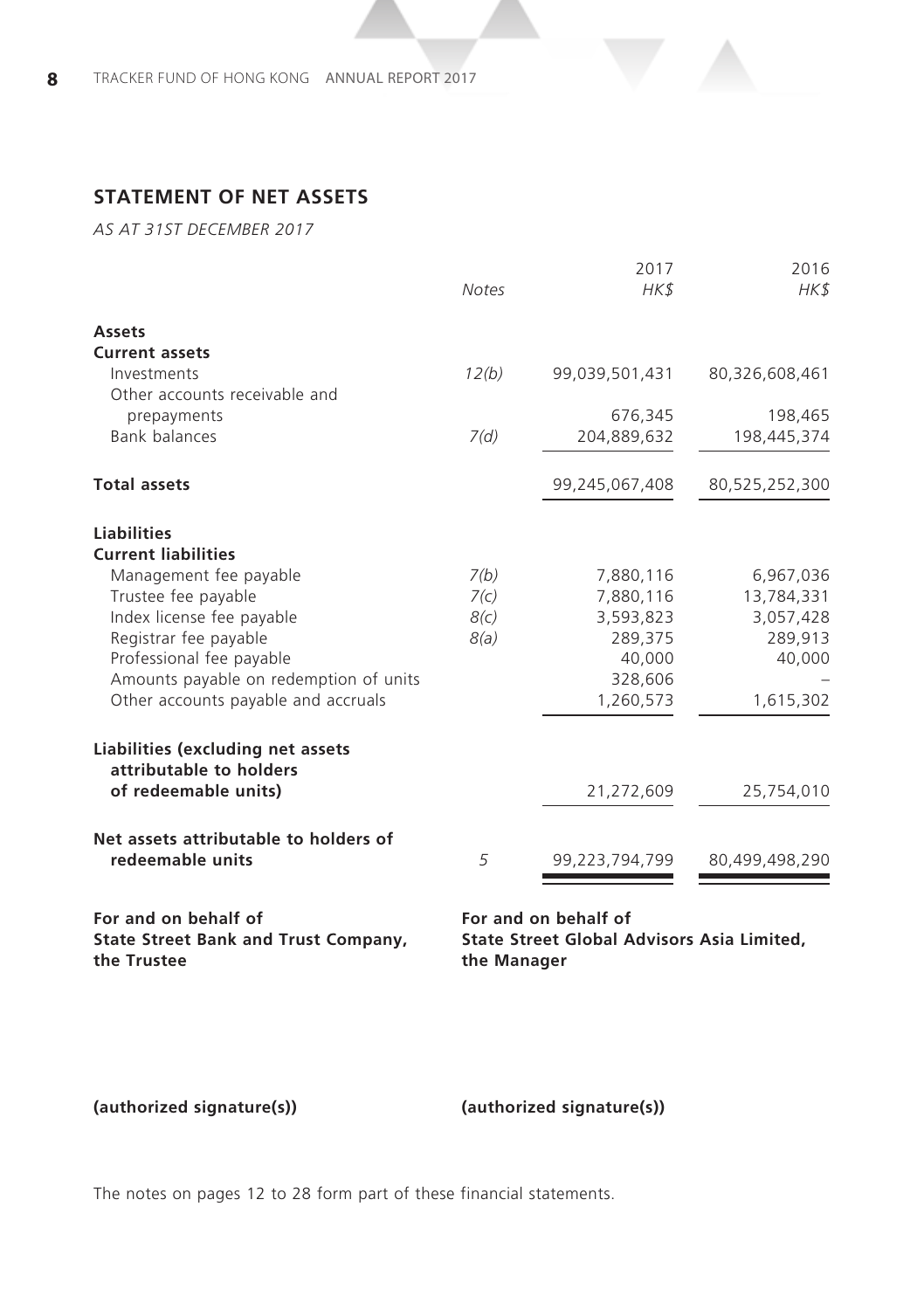# **STATEMENT OF COMPREHENSIVE INCOME**

*FOR THE YEAR ENDED 31ST DECEMBER 2017*

| <b>Notes</b> | 2017<br>HK\$                                       | 2016<br>HK\$                                                                                                         |
|--------------|----------------------------------------------------|----------------------------------------------------------------------------------------------------------------------|
|              |                                                    |                                                                                                                      |
|              | 3,424,802,326                                      | 2,789,077,273                                                                                                        |
| 7(d)         | 1,663,757                                          | 1,641,539                                                                                                            |
| 4(a)         | 1,515,000                                          | 1,965,000                                                                                                            |
|              | 3,695,345                                          | 4,116,961                                                                                                            |
|              |                                                    | 708,711,663                                                                                                          |
|              | 30,571,455,595                                     | 3,505,512,436                                                                                                        |
|              |                                                    |                                                                                                                      |
| 7(b)         | 30,302,335                                         | 26,874,257                                                                                                           |
|              | 30,433,374                                         | 26,743,218                                                                                                           |
|              |                                                    | 11,311,061                                                                                                           |
|              |                                                    | 16, 161, 961                                                                                                         |
|              |                                                    | 1,838,271                                                                                                            |
|              |                                                    | 1,263,218                                                                                                            |
|              |                                                    | 1,727,774                                                                                                            |
|              |                                                    | 484,448                                                                                                              |
|              |                                                    | 477,033                                                                                                              |
|              | 136,545                                            | 413,905<br>1,198,054                                                                                                 |
|              | 102,089,598                                        | 88,493,200                                                                                                           |
|              | 30,469,365,997                                     | 3,417,019,236                                                                                                        |
|              |                                                    |                                                                                                                      |
| 13           | (3,001,313,025)                                    | (2,661,494,150)                                                                                                      |
|              | 27,468,052,972                                     | 755,525,086                                                                                                          |
| 6            | (160, 370, 739)                                    | (113, 284, 432)                                                                                                      |
|              |                                                    |                                                                                                                      |
|              | 27,307,682,233                                     | 642,240,654                                                                                                          |
|              | $4(b)$ , 7(d)<br>3<br>7(c)<br>8(c)<br>8(a)<br>8(b) | 27,139,779,167<br>13,494,576<br>20,839,939<br>1,788,696<br>1,823,174<br>1,354,757<br>468,626<br>193,173<br>1,254,403 |

The notes on pages 12 to 28 form part of these financial statements.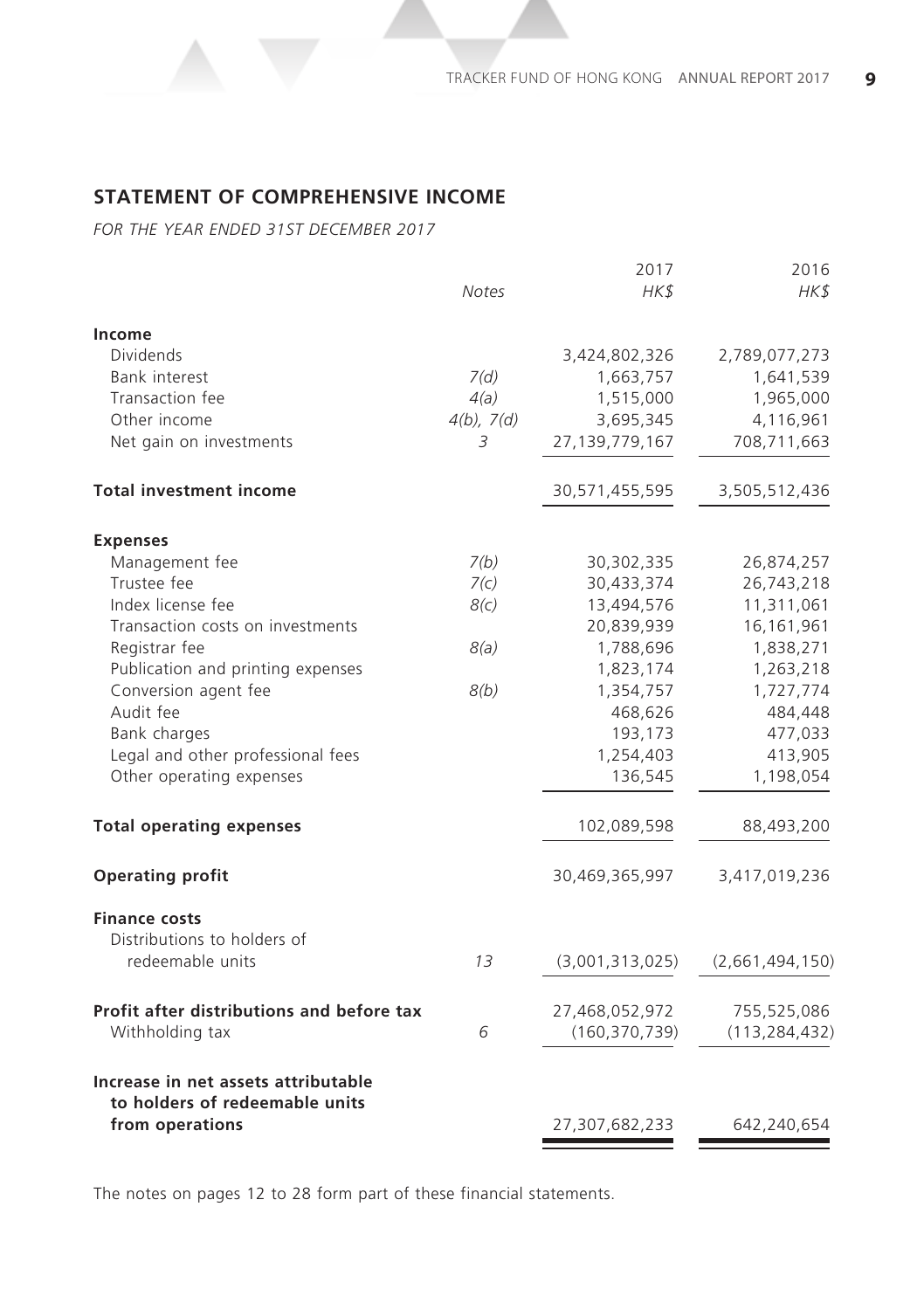# **STATEMENT OF CHANGES IN NET ASSETS ATTRIBUTABLE TO HOLDERS OF REDEEMABLE UNITS**

*FOR THE YEAR ENDED 31ST DECEMBER 2017*

|                                                                          |              | 2017               | 2016                |
|--------------------------------------------------------------------------|--------------|--------------------|---------------------|
|                                                                          | <b>Notes</b> | HK\$               | HK\$                |
| Net assets attributable to holders of<br>redeemable units at 1st January |              | 80,499,498,290     | 72,386,721,042      |
| Issue of units                                                           |              |                    |                     |
| $-$ In-kind                                                              | 9            | 26,205,484,812     | 27,771,239,767      |
| - Cash component                                                         | 9            | 224,984,248        | 273,917,178         |
|                                                                          |              | 26,430,469,060     | 28,045,156,945      |
| Redemption of units                                                      |              |                    |                     |
| $-$ In-kind                                                              | 9            | (34,632,349,548)   | (20, 285, 234, 450) |
| - Cash component                                                         | 9            | (381, 505, 236)    | (289, 385, 901)     |
|                                                                          |              | (35,013,854,784)   | (20, 574, 620, 351) |
| Net issue/(redemption) of units                                          |              | (8, 583, 385, 724) | 7,470,536,594       |
| Increase in net assets attributable to holders                           |              |                    |                     |
| of redeemable units from operations                                      |              | 27,307,682,233     | 642,240,654         |
| Net assets attributable to holders of                                    |              |                    |                     |
| redeemable units at 31st December                                        |              | 99,223,794,799     | 80,499,498,290      |

The notes on pages 12 to 28 form part of these financial statements.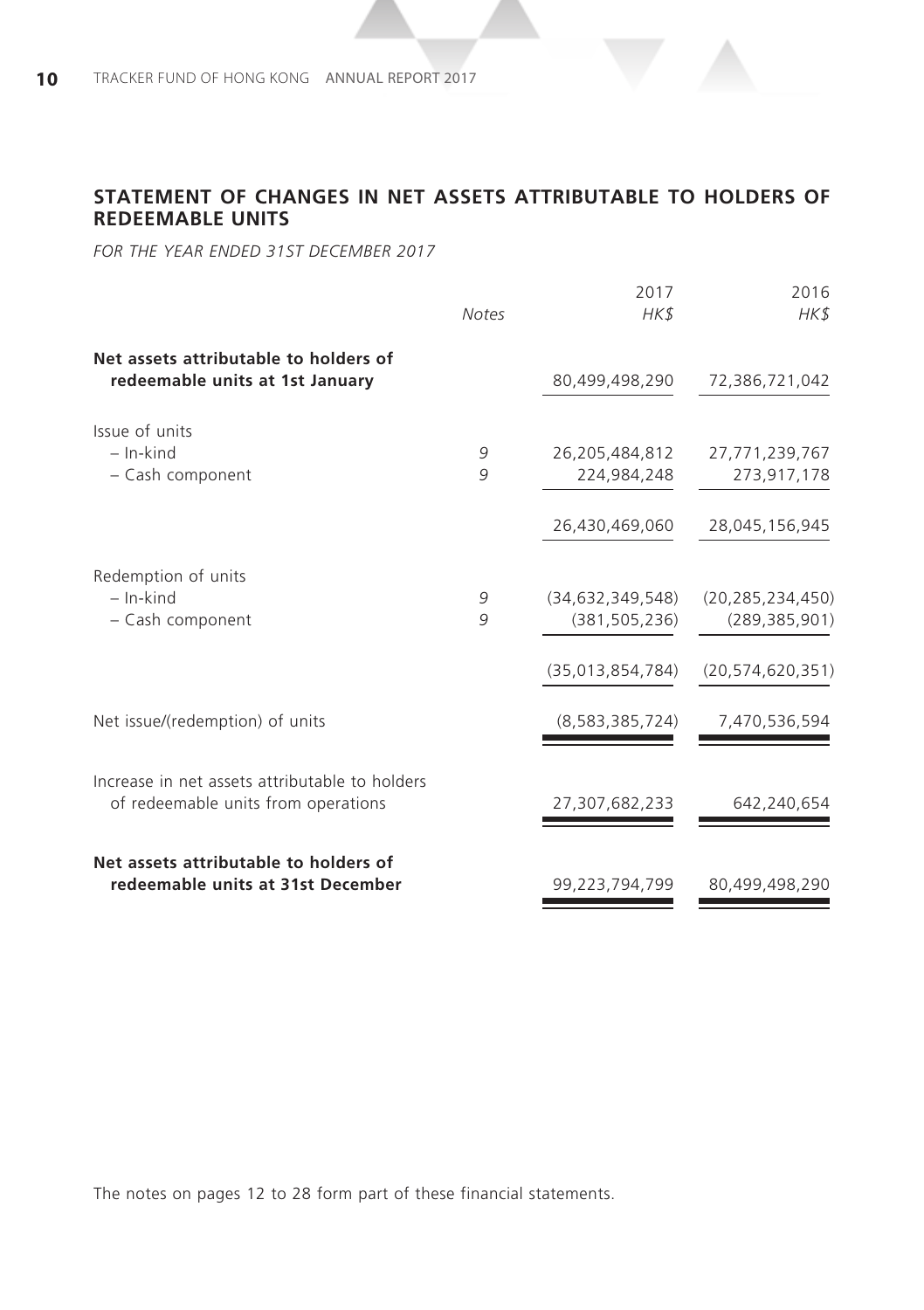# **STATEMENT OF CASH FLOWS**

*FOR THE YEAR ENDED 31ST DECEMBER 2017*

| 9<br>9 | 7,818,397,865<br>(7, 465, 695, 154)<br>2,911,750,337<br>1,678,740<br>1,470,000                                                                                   | 5,574,165,835<br>(5,227,014,370)<br>2,343,925,631<br>1,561,044<br>1,965,000                                                                                            |
|--------|------------------------------------------------------------------------------------------------------------------------------------------------------------------|------------------------------------------------------------------------------------------------------------------------------------------------------------------------|
| 7(d)   | (29, 389, 255)<br>(36, 337, 589)<br>(12, 958, 181)<br>(1,789,234)<br>(2, 173, 415)<br>(20, 839, 939)<br>(1,360,000)<br>(576, 674)<br>(1, 254, 403)<br>(668, 778) | (26, 350, 009)<br>(19, 401, 675)<br>(10, 985, 059)<br>(1,830,134)<br>(1,425,660)<br>(16, 161, 961)<br>(1,528,000)<br>323,597<br>(93, 532)<br>(614, 289)<br>(1,865,188) |
|        | 3,160,254,320                                                                                                                                                    | 2,614,671,230                                                                                                                                                          |
| 9      | 224,984,248                                                                                                                                                      | 273,917,178                                                                                                                                                            |
| 9      | (381, 176, 630)<br>(515, 948, 367)<br>(2,481,669,313)                                                                                                            | (289, 385, 901)<br>(553, 468, 141)<br>(2, 104, 232, 645)                                                                                                               |
|        | (3, 153, 810, 062)                                                                                                                                               | (2,673,169,509)                                                                                                                                                        |
|        | 6,444,258                                                                                                                                                        | (58, 498, 279)                                                                                                                                                         |
|        | 198,445,374                                                                                                                                                      | 256,943,653                                                                                                                                                            |
|        | 204,889,632                                                                                                                                                      | 198,445,374                                                                                                                                                            |
| 7(d)   | 204,889,632                                                                                                                                                      | 198,445,374                                                                                                                                                            |
|        | $4(b)$ , 13<br>$4(b)$ , 13                                                                                                                                       |                                                                                                                                                                        |

Please refer to note 9 for details of major non-cash transactions. The notes on pages 12 to 28 form part of these financial statements.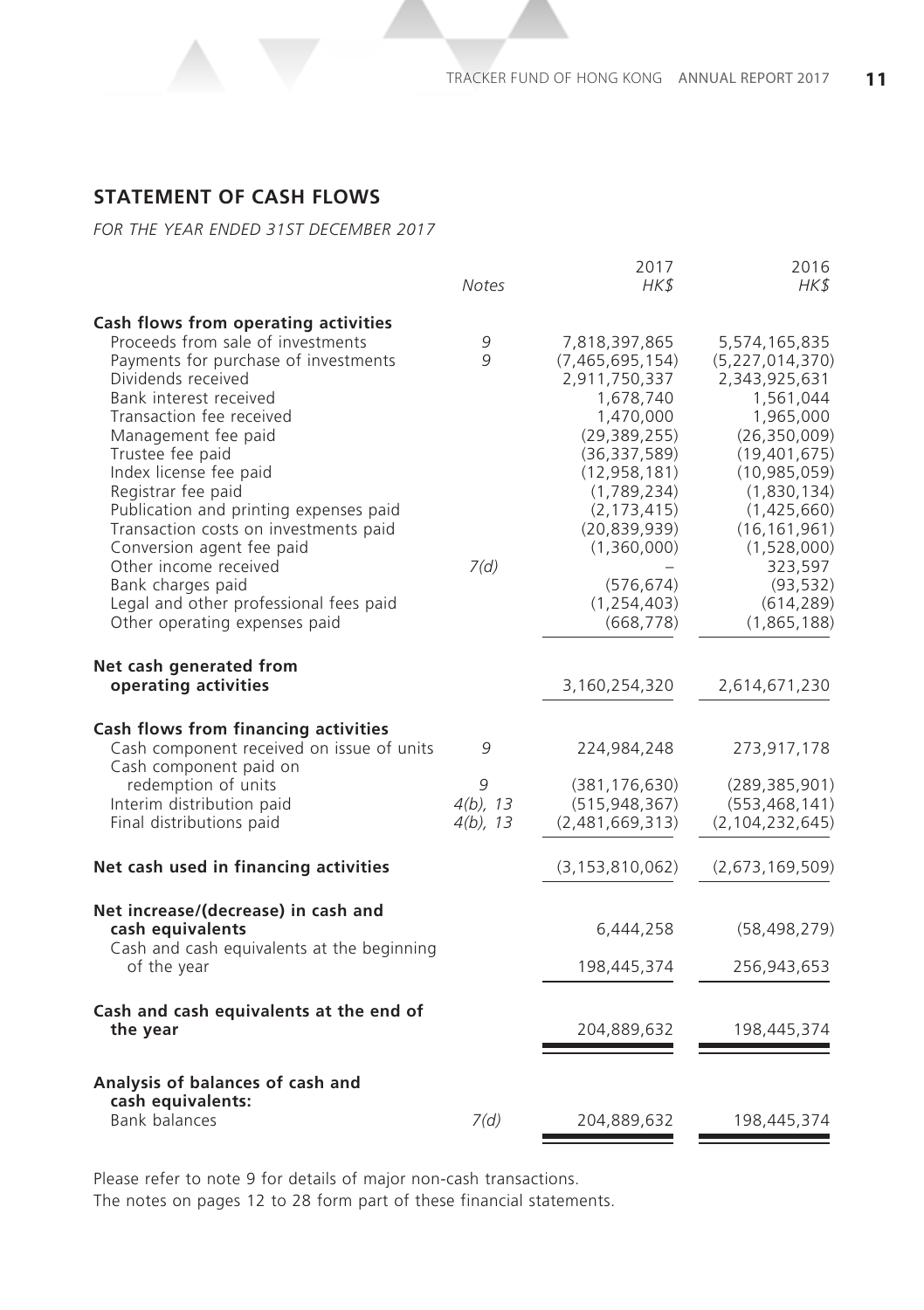# **NOTES TO THE FINANCIAL STATEMENTS**

#### **1 General Information**

Tracker Fund of Hong Kong (the "Fund") is a unit trust which is governed by its Trust Deed dated 23rd October 1999, as amended or supplemented from time to time (the "Trust Deed"). The Fund is authorized by the Securities and Futures Commission of Hong Kong under Section 104(1) of the Hong Kong Securities and Futures Ordinance. The Fund is also listed on The Stock Exchange of Hong Kong Limited (a subsidiary of the Hong Kong Exchanges and Clearing Limited).

The manager and the trustee of the Fund are State Street Global Advisors Asia Limited (the "Manager") and State Street Bank and Trust Company (the "Trustee") respectively.

The Fund's objective is to provide investment results that closely correspond to the performance of the Hang Seng Index (the "Index").

#### **2 Summary of significant accounting policies**

The principal accounting policies applied in the preparation of these financial statements are set out below. These policies have been consistently applied to all the years presented, unless otherwise stated.

#### **(a) Basis of preparation**

The financial statements have been prepared in accordance with Hong Kong Financial Reporting Standards ("HKFRS") issued by the Hong Kong Institute of Certified Public Accountants ("HKICPA"). The financial statements have been prepared under the historical cost convention, as modified by the revaluation of financial assets and financial liabilities held at fair value through profit or loss.

The preparation of financial statements in conformity with HKFRS requires the Manager to make judgments, estimates and assumptions that affect the application of accounting policies and the reported amounts of assets and liabilities, income and expense. The estimates and associated assumptions are based on historical experience and various other factors that are believed to be reasonable under the circumstances, the results of which form the basis of making the judgments about carrying values of assets and liabilities that are not readily apparent from other sources. Actual results may differ from these estimates.

All references to net assets throughout the financial statements refer to net assets attributable to holders of redeemable units unless otherwise stated.

#### *Standards and amendments to existing standards effective 1st January 2017*

Amendments to HKAS 7, "Statement of Cash Flows" became effective for annual periods beginning on or after 1st January 2017. These amendments require an entity to provide disclosures that enable users of financial statements to evaluate changes in liabilities arising from financing activities, including both changes arising from cash flows and non-cash changes. Adoption of these amendments did not have a material impact on the Fund's financial position or performance.

There are no other standards, interpretations or amendments to existing standards that are effective for the first time for the financial year beginning 1st January 2017 that would be expected to have a material impact on the Fund.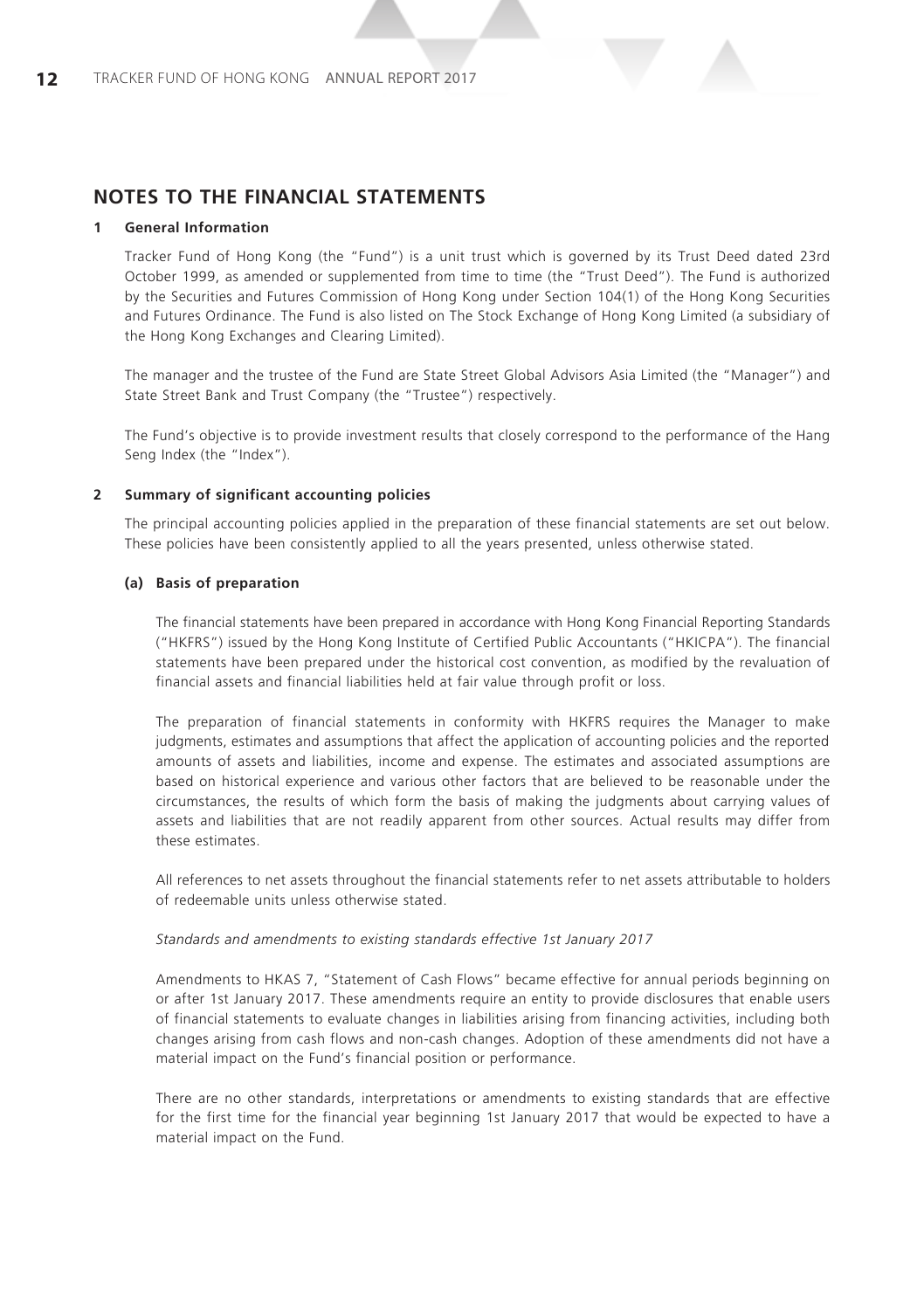#### **2 Summary of significant accounting policies** (Continued)

#### **(a) Basis of preparation** (Continued)

*New standards and amendments to standards that are relevant to the Fund but are not yet effective and have not been early adopted by the Fund*

HKFRS 9, "Financial instruments" addresses the classification, measurement and recognition of financial assets and financial liabilities. The complete version of HKFRS 9 was issued in July 2014. It replaces the guidance in HKAS 39 that relates to the classification and measurement of financial instruments. HKFRS 9 retains but simplifies the mixed measurement model and establishes three primary measurement categories for financial assets: amortized cost, fair value through other comprehensive income and fair value through profit or loss. The basis of classification depends on the entity's business model and the contractual cash flow characteristics of the financial asset. Investments in equity instruments are required to be measured at fair value through profit or loss with the irrevocable option at inception to present changes in fair value in other comprehensive income not recycling. There is now a new expected credit losses model that replaces the incurred loss impairment model used in HKAS 39. For financial liabilities there were no changes to classification and measurement except for the recognition of changes in own credit risk in other comprehensive income, for liabilities designated at fair value through profit or loss. HKFRS 9 relaxes the requirements for hedge effectiveness by replacing the bright line hedge effectiveness tests. It requires an economic relationship between the hedged item and hedging instrument and for the "hedged ratio" to be the same as the one management actually use for risk management purposes. Contemporaneous documentation is still required but is different to that currently prepared under HKAS 39. The standard is effective for accounting periods beginning on or after 1st January 2018. Early adoption is permitted. HKFRS 9 is not expected to have any significant impact on the Fund's financial position or performance.

There are no standards, interpretations or amendments to existing standards that are not yet effective that would be expected to have a material impact on the Fund.

#### **(b) Investments**

All investments have been classified as "financial assets at fair value through profit or loss".

Purchases and sales of investments are accounted for on the trade date basis. Investments are initially recognized at fair value, excluding transaction costs which are expensed as incurred, and are subsequently re-measured at fair value. Realized and unrealized gains and losses on investments are included in the Statement of Comprehensive Income in the period in which they arise. Investments are derecognized when the rights to receive cash flows from the investments have expired or the Fund has transferred substantially all risks and rewards of ownership.

Investments that are listed or traded on an exchange are fair valued based on last traded market prices.

Transfers between levels of the fair value hierarchy are deemed to have occurred at the beginning of the reporting period.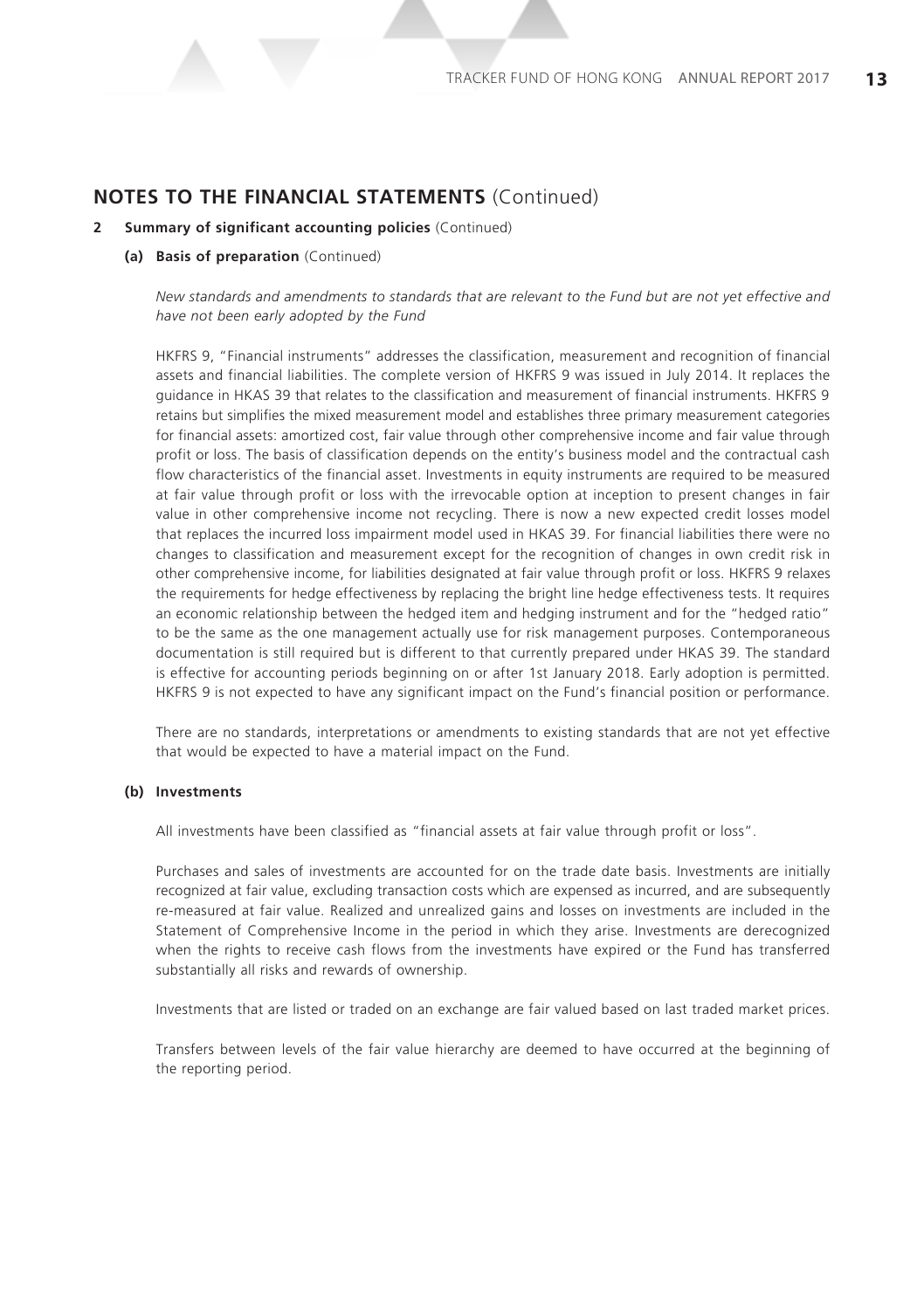#### **2 Summary of significant accounting policies** (Continued)

#### **(c) Offsetting financial instruments**

Financial assets and liabilities are offset and the net amount reported in the Statement of Net Assets where the Fund currently has a legally enforceable right to set-off the recognized amounts and there is an intention to settle on a net basis or realize the asset and settle the liability simultaneously. The legally enforceable right must not be contingent on future events and must be enforceable in the normal course of business and in the event of default, insolvency or bankruptcy of the Fund or the counterparty.

#### **(d) Income**

Dividend income on equity securities is recorded on the ex-dividend date. Dividend income on equity securities where no ex-dividend date is quoted is accounted for when the Fund's right to receive payment is established.

Interest income on bank deposit and from bank balances is recognized on a time-proportionate basis using the effective interest method.

Other income is accounted for in the Statement of Comprehensive Income on an accrual basis.

#### **(e) Expenses**

Expenses are accounted for in the Statement of Comprehensive Income on an accrual basis.

#### **(f) Distributions payable to holders of redeemable units**

Proposed distributions to holders of redeemable units are recognized in the Statement of Comprehensive Income when they are approved by the Supervisory Committee. The distribution on these redeemable units is recognized in the Statement of Comprehensive Income as finance costs.

#### **(g) Cash component**

Cash component represents the amount included in the issue price or redemption proceeds (as the case may be) of the units issued or redeemed, representing the difference between the net asset value per Creation Unit as calculated by the Manager as of that date and the value of the Index Basket (as defined in the Prospectus of the Fund and based on the nominal closing prices as of that date), including the dividend equivalent amount per Creation Unit.

#### **(h) Cash and cash equivalents**

Cash and cash equivalents include cash in hand, demand deposits, other short-term highly liquid investments with original maturities of three months or less and bank overdrafts.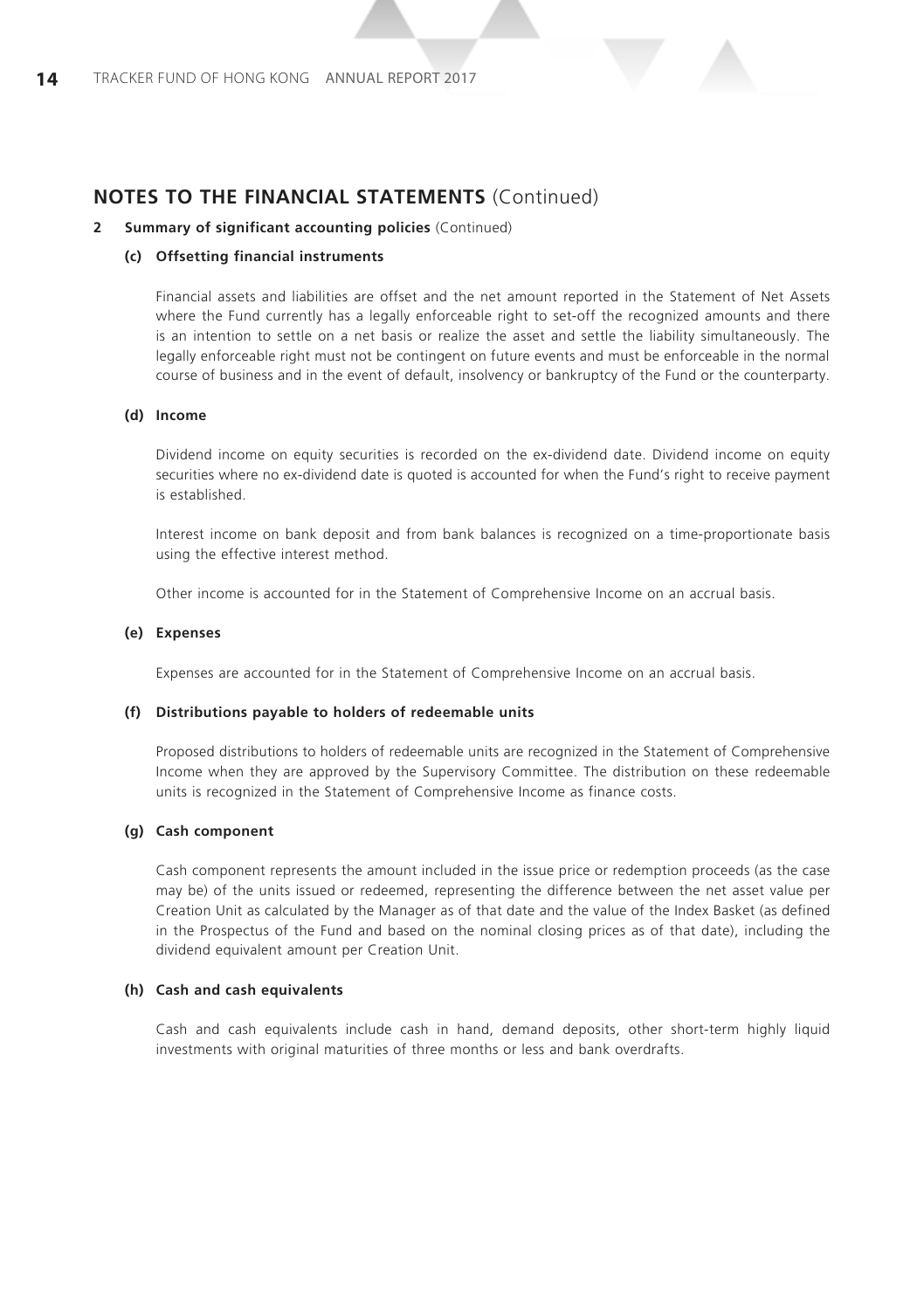#### **2 Summary of significant accounting policies** (Continued)

#### **(i) Translation of foreign currencies**

#### *Functional and presentation currency*

Items included in the financial statements are measured using the currency of the primary economic environment in which the Fund operates (the "functional currency"). The performance of the Fund is measured and reported to the holders of redeemable units in Hong Kong dollar. The Manager considers the Hong Kong dollar as the currency that most faithfully represents the economic effects of the underlying transactions, events and conditions. The financial statements are presented in Hong Kong dollar, which is the Fund's functional and presentation currency.

#### *Transactions and balances*

Foreign currency transactions are translated into the functional currency using the exchange rates prevailing at the dates of the transactions. Foreign currency assets and liabilities are translated into the functional currency using the exchange rate prevailing at the year end date.

Foreign exchange gains and losses arising from translation are included in the Statement of Comprehensive Income.

Foreign exchange gains and losses relating to cash and cash equivalents are presented in the Statement of Comprehensive Income within "net foreign currency gains/losses on cash and cash equivalents".

Foreign exchange gains and losses relating to the financial assets carried at fair value through profit or loss are presented in the Statement of Comprehensive Income within "net gain/(loss) on investments".

#### **(j) Redeemable units**

The Fund issues redeemable units, which are redeemable at the holder's option and are classified as financial liabilities. Redeemable units can only be redeemed in-kind equal to a proportionate share of the Fund's net asset value. The redeemable unit is carried at the redemption amount that is payable at the year end date if the holder exercises the right to put the unit back to the Fund. In accordance with the Trust Deed, the minimum redemption units are 1,000,000 units.

Redeemable units are issued and redeemed at the holder's option at prices based on the Fund's net asset value per unit at the time of issue or redemption. The Fund's net asset value per unit is calculated by dividing the net assets attributable to the holders of redeemable units with the total number of outstanding redeemable units. In accordance with the provisions of the Trust Deed, investment positions are valued based on the last traded market price for the purpose of determining the net asset value per unit for creations and redemptions.

#### **(k) Segmental reporting**

Operating segments are reported in a manner consistent with the internal reporting used by the chief operating decision-maker. The Manager, who is responsible for allocating resources and assessing performance of the operating segments, has been identified as the chief operating decision-maker that makes strategic decisions.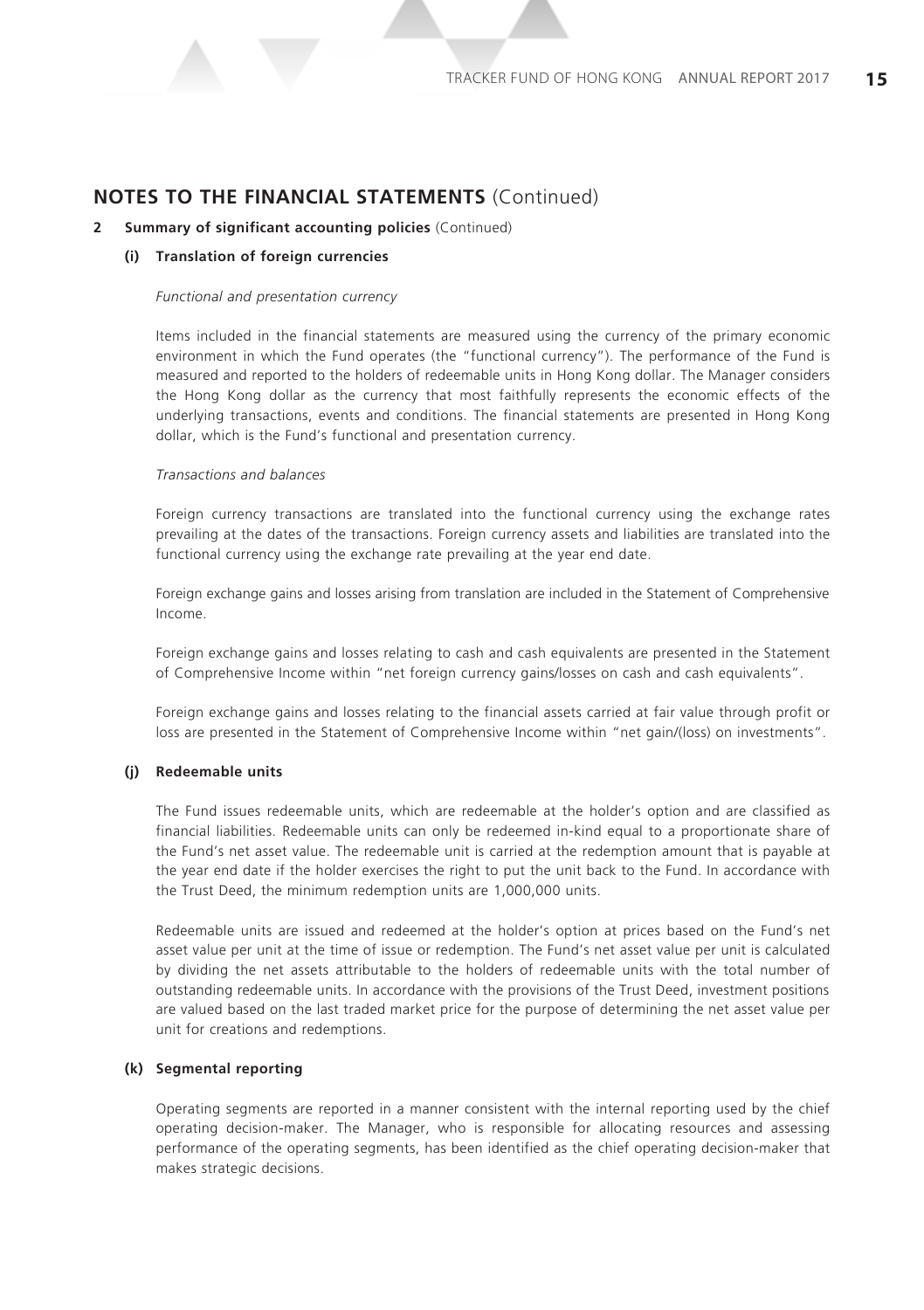#### **3 Net gain/(loss) on investments**

|                                                                                                | 2017<br>HK\$                    | 2016<br>HK\$                     |
|------------------------------------------------------------------------------------------------|---------------------------------|----------------------------------|
| Change in unrealized gain/(loss) on investments<br>Realized gain/(loss) on sale of investments | 23,401,884,984<br>3,737,894,183 | 2,427,340,211<br>(1,718,628,548) |
|                                                                                                | 27,139,779,167                  | 708,711,663                      |

#### **4 Income**

#### **(a) Transaction fee**

Applications to create or redeem units are only made through brokers or dealers (acting either as principal or on behalf of clients) (the "Participating Dealers") which have executed participation agreements with the Manager, the Trustee, HK Conversion Agency Services Limited (the "Conversion Agent") and Hong Kong Securities Clearing Company ("HKSCC"). The Fund is entitled to receive a transaction fee of HK\$15,000 per total aggregate creation and redemption orders per day per Participating Dealer.

#### **(b) Other income**

Other income represents registrar charges levied on unitholders (other than HKSCC Nominees) who hold units registered in their own names as at each record date for the relevant distribution. Currently, these charges amount to the lower of HK\$80 per year per unitholder and the unitholder's actual distribution entitlement. Such charges are deducted on a half-yearly basis from the half-yearly distributions payable to the relevant unitholders.

#### **5 Number of units in issue and net assets attributable to holders of redeemable units**

The Fund's capital is represented by the net assets attributable to holders of redeemable units. Units are issued through an in-kind creation of an Index Basket with the remaining balances in cash, and are redeemed in-kind with the remaining balances in cash. Subscriptions and redemptions of units during the year are shown on the Statement of Changes in Net Assets Attributable to Holders of Redeemable Units. In accordance with the objectives and risk management policies outlined in note 12(a), the Manager endeavors to invest in appropriate investments while maintaining sufficient liquidity to meet redemption, such liquidity being augmented by disposal of listed securities where necessary.

In accordance with the provisions of the Trust Deed, listed investments are stated at the last traded price on the valuation day for the purpose of determining net asset value per unit for creations and redemptions and for various fee calculations.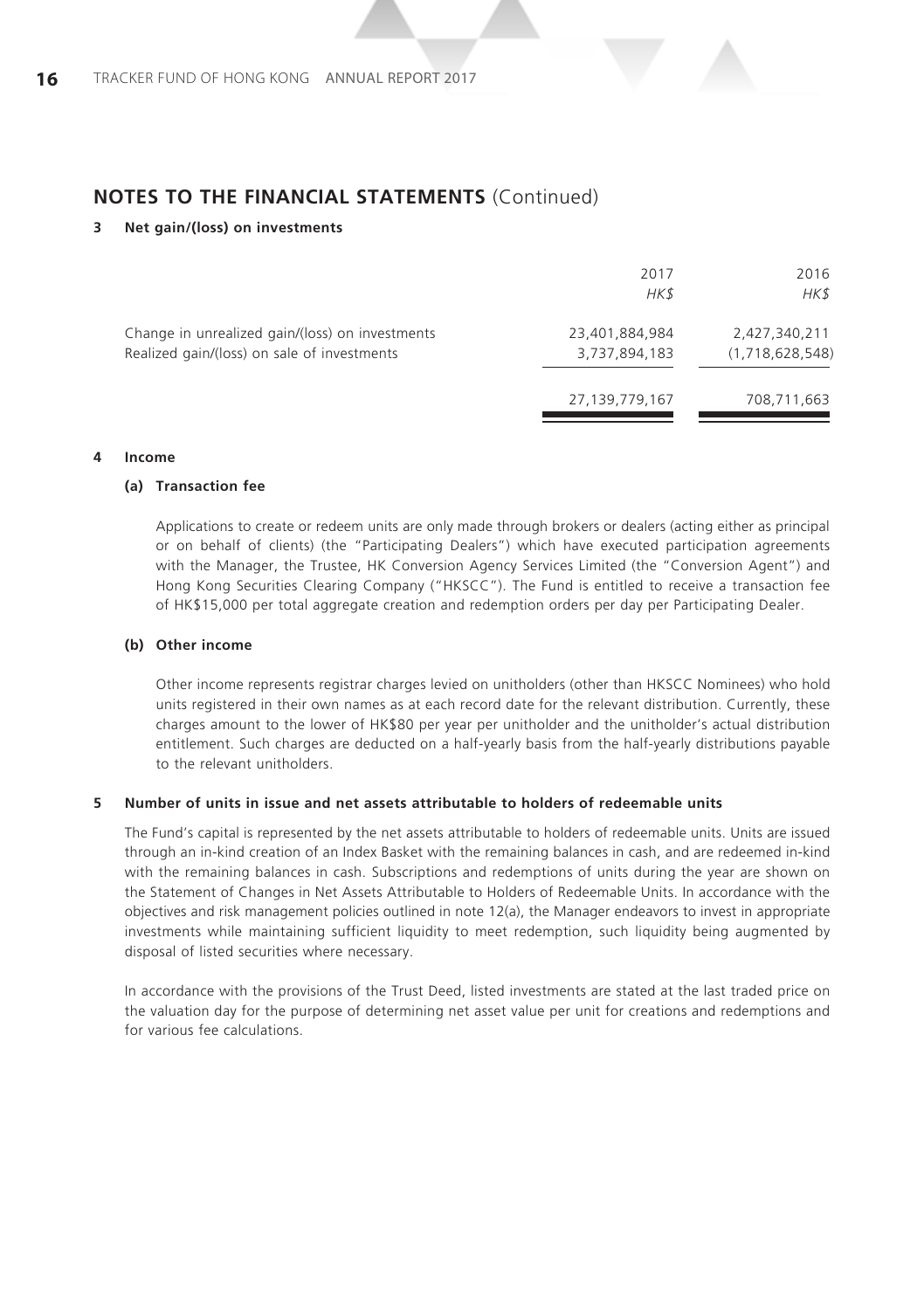#### **5 Number of units in issue and net assets attributable to holders of redeemable units** (Continued)

Net assets attributable to holders of redeemable units at last traded market prices represent a liability in the Statement of Net Assets, carried at the redemption amount that would be payable at the year end date if the unitholders exercised the right to redeem the units in the Fund.

|                                                                                         | Number of units |                |  |
|-----------------------------------------------------------------------------------------|-----------------|----------------|--|
|                                                                                         | 2017            | 2016           |  |
| Units in issue at the beginning of the year                                             | 3,631,992,500   | 3,273,992,500  |  |
| Issue of units                                                                          | 987,000,000     | 1,276,000,000  |  |
| Redemptions of units                                                                    | (1,326,000,000) | (918,000,000)  |  |
| Units in issue at the end of the year                                                   | 3,292,992,500   | 3,631,992,500  |  |
|                                                                                         | HK\$            | HK\$           |  |
| Net assets attributable to holders of redeemable units                                  | 99,223,794,799  | 80,499,498,290 |  |
| Net assets attributable to holders of redeemable units<br>(per unit)                    | 30.13           | 22.16          |  |
| Net asset value per Creation Unit<br>(1 Creation Unit is equivalent to 1,000,000 units) | 30,131,801      | 22,164,005     |  |

#### **6 Taxation**

No provision for Hong Kong profits tax has been made as the Fund was authorized as a collective investment scheme under Section 104 of the Hong Kong Securities and Futures Ordinance and is therefore exempted from profits tax under Sections 26A(1A) of the Hong Kong Inland Revenue Ordinance.

The Fund invests in H-shares and Red Chips shares of companies in the People's Republic of China ("PRC") listed on the Hong Kong Stock Exchange. Under the PRC Corporate Income Tax Law, the Fund may be liable to pay PRC tax on the capital gains realized in the trading of Red Chips which are determined as PRC Tax Resident Enterprises and H-shares. However, no provision was made for taxation from such gains in the financial statements as the Manager believes that the Fund can sustain a position for not filing a tax return based on the existing tax regulations and that the prevailing enforcement of China tax on capital gains is not probable.

Withholding tax was charged on dividend income received from H-shares and Red Chips during the years ended 31st December 2017 and 2016.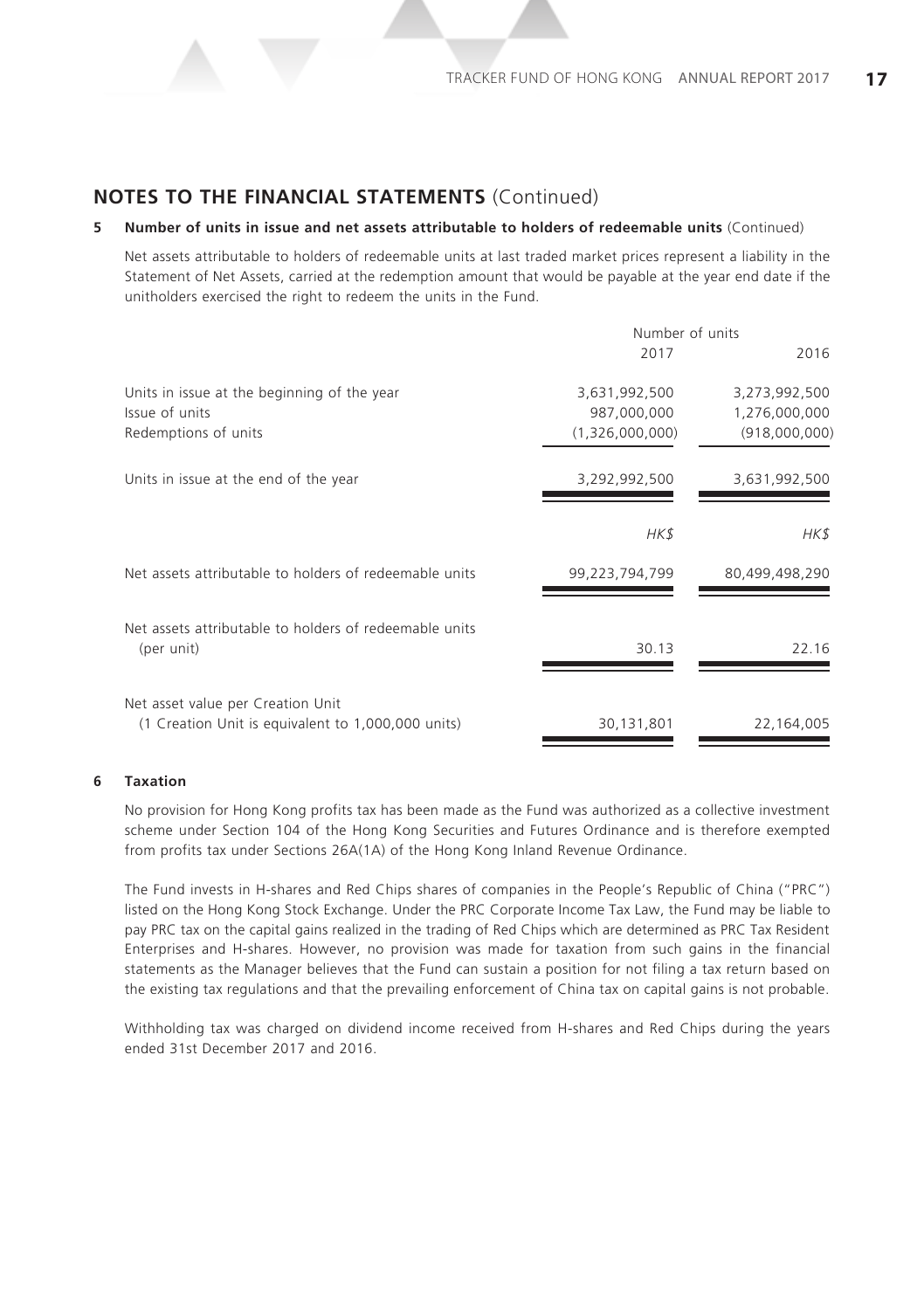#### **7 Transactions with the related parties/Manager and its Connected Persons**

Parties are considered to be related if one party has the ability to control the other party or exercise significant influence over the other party in making financial or operational decisions. Related parties of the Fund also include the Manager of the Fund and its connected persons. Connected Persons of the Manager are those as defined in the Code on Unit Trusts and Mutual Funds established by the Securities and Futures Commission of Hong Kong (the "SFC Code"). All transactions entered into during the year between the Fund and its related parties, including the Manager and its Connected Persons were carried out in the normal course of business and on normal commercial terms. To the best of the Manager's knowledge, the Fund does not have any other transactions with its related parties, including the Manager and its Connected Persons except for those disclosed below.

#### **(a) Manager's holding in the Fund**

The directors and officers of the Manager may transact in the units of the Fund as principal. As at 31st December 2017, the directors and officers of the Manager together held 14,360 units in the Fund (2016: 26,860 units).

#### **(b) Management fee**

The fee payable to the Manager is calculated at the following annual rates of the net asset value of the Fund on the last dealing day in the relevant quarter:

| For the first HK\$15 billion of the net asset value            | 0.050%    |
|----------------------------------------------------------------|-----------|
| For the next HK\$15 billion of the net asset value             | $0.045\%$ |
| For the next HK\$15 billion of the net asset value             | 0.030%    |
| Any amount by which the net asset value exceeds HK\$45 billion | 0.025%    |

The management fee is accrued daily and payable quarterly in arrears.

#### **(c) Trustee fee**

The fee payable to the Trustee is calculated at the following annual rates of the net asset value of the Fund of the last dealing day in the relevant quarter:

| For the first HK\$15 billion of the net asset value            | 0.050%    |
|----------------------------------------------------------------|-----------|
| For the next HK\$15 billion of the net asset value             | $0.045\%$ |
| For the next HK\$15 billion of the net asset value             | $0.030\%$ |
| Any amount by which the net asset value exceeds HK\$45 billion | 0.025%    |

The trustee fee is accrued daily and payable quarterly in arrears.

#### **(d) Bank balances**

Bank balances held with the Trustee amounted to HK\$8,042,141 as at 31st December 2017 (2016: HK\$3,930,740). Effective from 6th June 2016, interest calculated at a rate of 0.01% p.a. Interest income amounting to HK\$1,233 was accrued and received for the period ended to 31st December 2017 with respect to the bank balance held with the Trustee (period from 6th June 2016 to 31st December 2016: HK\$744).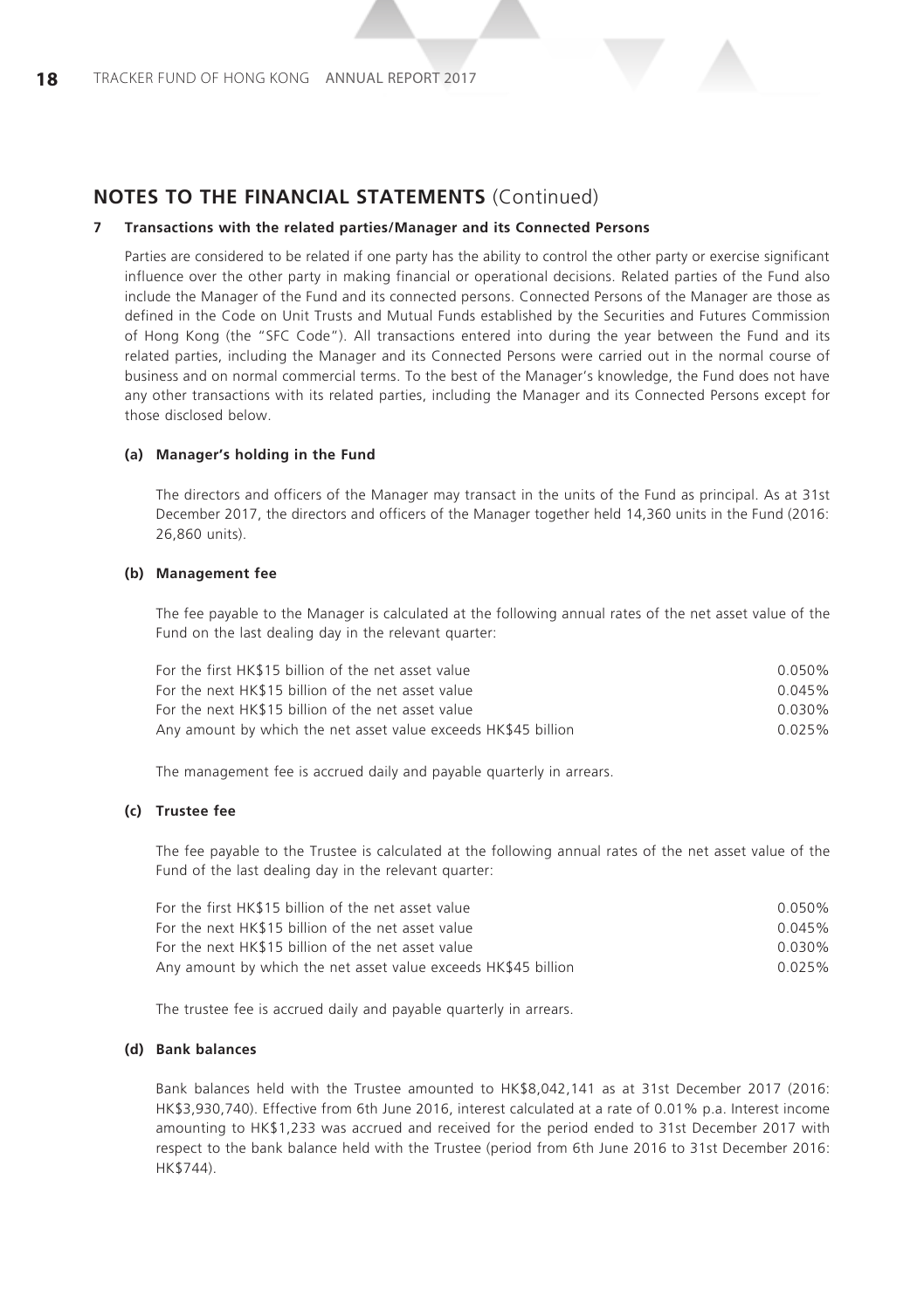#### **8 Other fees**

#### **(a) Registrar fee**

The fee payable to Computershare Hong Kong Investor Services Limited (the "Registrar"), is calculated based on the number of unitholders on the register on the first business day of the relevant month at the following fee scale, subject to a monthly maximum aggregate registrar fee of HK\$1,000,000.

|                                                                  | HK\$        |
|------------------------------------------------------------------|-------------|
|                                                                  | (per month) |
|                                                                  |             |
| For the first 2,000 Unitholders                                  | 12,000      |
| For every additional 1,000 Unitholders up to 100,000 Unitholders | 2.650       |
| For every additional 1,000 Unitholders above 100,000 Unitholders | 2.250       |

The registrar fee is accrued daily and payable monthly in advance.

The Registrar is also reimbursed for all of its out-of-pocket expenses incurred in connection with performing its services.

#### **(b) Conversion agent fee**

The Conversion Agent, HK Conversion Agency Services Limited, received a monthly retainer fee of HK\$16,000 plus a transaction fee of HK\$12,000 on total aggregate creation and redemption orders per day per Participating Dealer.

The conversion agent fee is accrued daily and payable monthly in arrears.

#### **(c) Index license fee**

The index license fee is calculated at the rate of 0.015% per annum on the daily average net asset value of the Fund, subject to a minimum of US\$10,000 per annum.

The index license fee is accrued daily and payable quarterly in arrears.

#### **9 Major non-cash transactions**

In accordance with the Trust Deed, units are issued through an in-kind creation of an Index Basket with the remaining balances in cash. For each Creation Unit (of 1,000,000 units), the Fund receives an Index Basket consisting of constituent shares as determined by the Manager on a daily basis. During the year, the Fund issued 987,000,000 units (2016: 1,276,000,000 units), totaling HK\$26,430,469,060 (2016: HK\$28,045,156,945) in exchange for Index Baskets consisting of investments valued at HK\$26,205,484,812 (2016: HK\$27,771,239,767) plus the relevant cash component of HK\$224,984,248 (2016: HK\$273,917,178).

In accordance with the Trust Deed, units are redeemed in-kind with the remaining balances in cash. During the year, the Fund redeemed 1,326,000,000 units (2016: 918,000,000 units), totaling HK\$35,013,854,784 (2016: HK\$20,574,620,351) in exchange for Index Baskets consisting of investments valued at HK\$34,632,349,548 (2016: HK\$20,285,234,450) plus the relevant cash component of HK\$381,505,236 (2016: HK\$289,385,901).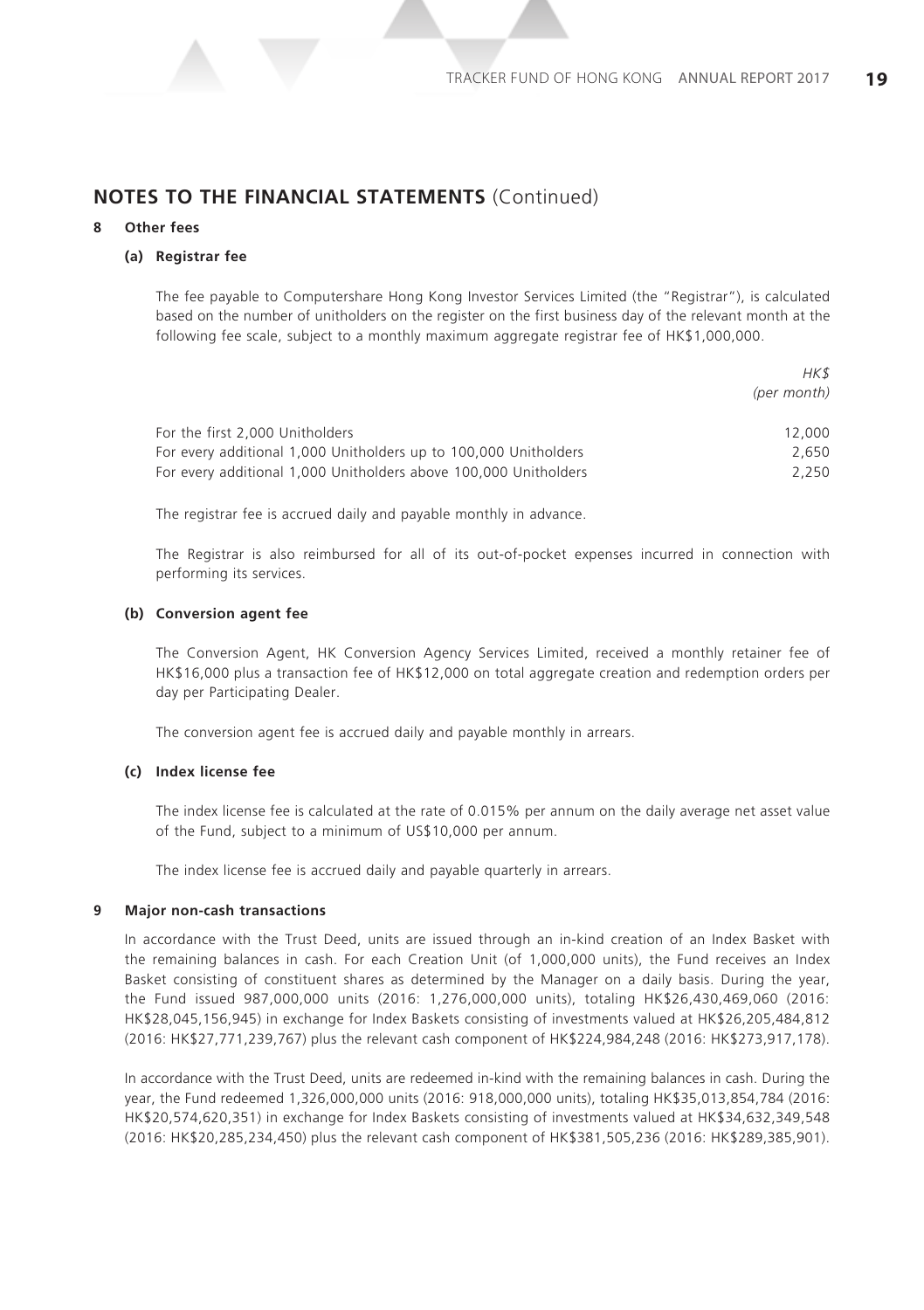#### **10 Soft dollar practices**

The Manager may effect transactions, provided that any such transaction is consistent with standards of "best execution", by or through the agency of another person for the account of the Fund with whom the Manager or any of its Connected Persons have an arrangement under which that party will from time to time provide to or procure for the Manager or any of its Connected Persons goods, services or other benefits (such as research and advisory services, computer hardware associated with specialized software or research services and performance measures) the nature of which is such that their provision can reasonably be expected to benefit the Fund as a whole and may contribute to an improvement in the performance of the Fund. For the avoidance of doubt, such goods and services may not include travel, accommodation, entertainment, general administrative goods or services, general office equipment or premises, membership fees, employees' salaries or direct money payments.

Since the inception of the Fund, the Manager had not participated in any soft dollar arrangements in respect of any transactions for the account of the Fund.

#### **11 Investment limitations and prohibitions under the SFC Code**

Pursuant to the SFC's Guidelines for Regulating Index Tracking Exchange Traded Funds (the "ETF Guidelines"), the Manager is permitted to overweight the holdings of the Fund relative to its respective weightings in the underlying index, on the condition that the maximum extra weighting in any constituent securities will not exceed the maximum limit reasonably determined by the Fund and after consultation with the SFC. The maximum limit for each of the Fund has been disclosed in its respective prospectus.

The Manager has confirmed that the Fund has complied with this limit during the year ended 31st December 2017 and 2016.

The SFC Code allows the Fund to invest in constituent securities issued by a single issuer for more than 10% of the Fund's net asset value provided that the investment is limited to any constituent securities that each accounts for more than 10% of the weighting of the Index and the Fund's holding of any such constituent securities may not exceed their respective weightings in the Index (except as a result of changes in the composition of the Index and the excess is transitional and temporary in nature).

Constituent securities that account for more than 10% of the net asset value of the Fund as at year end were as follows:

|                          | Respective weighting in the Index (%) |      | % of net asset value |      |
|--------------------------|---------------------------------------|------|----------------------|------|
|                          | 2017                                  | 2016 | 2017                 | 2016 |
| Tencent Holdings Limited | 9.6                                   | 10.1 | 9.6                  | 10.1 |
| HSBC Holdings plc        | 10.3                                  | 10.6 | 10.3                 | 10.6 |
| Total                    | 19.9                                  | 20.7 | 19.9                 | 20.7 |

During the year ended 31st December 2017, the Hang Seng Index increased by 35.99% (2016: increased by 0.39%), while the net asset value per unit of the Fund increased by 35.95% (2016: increased by 0.25%).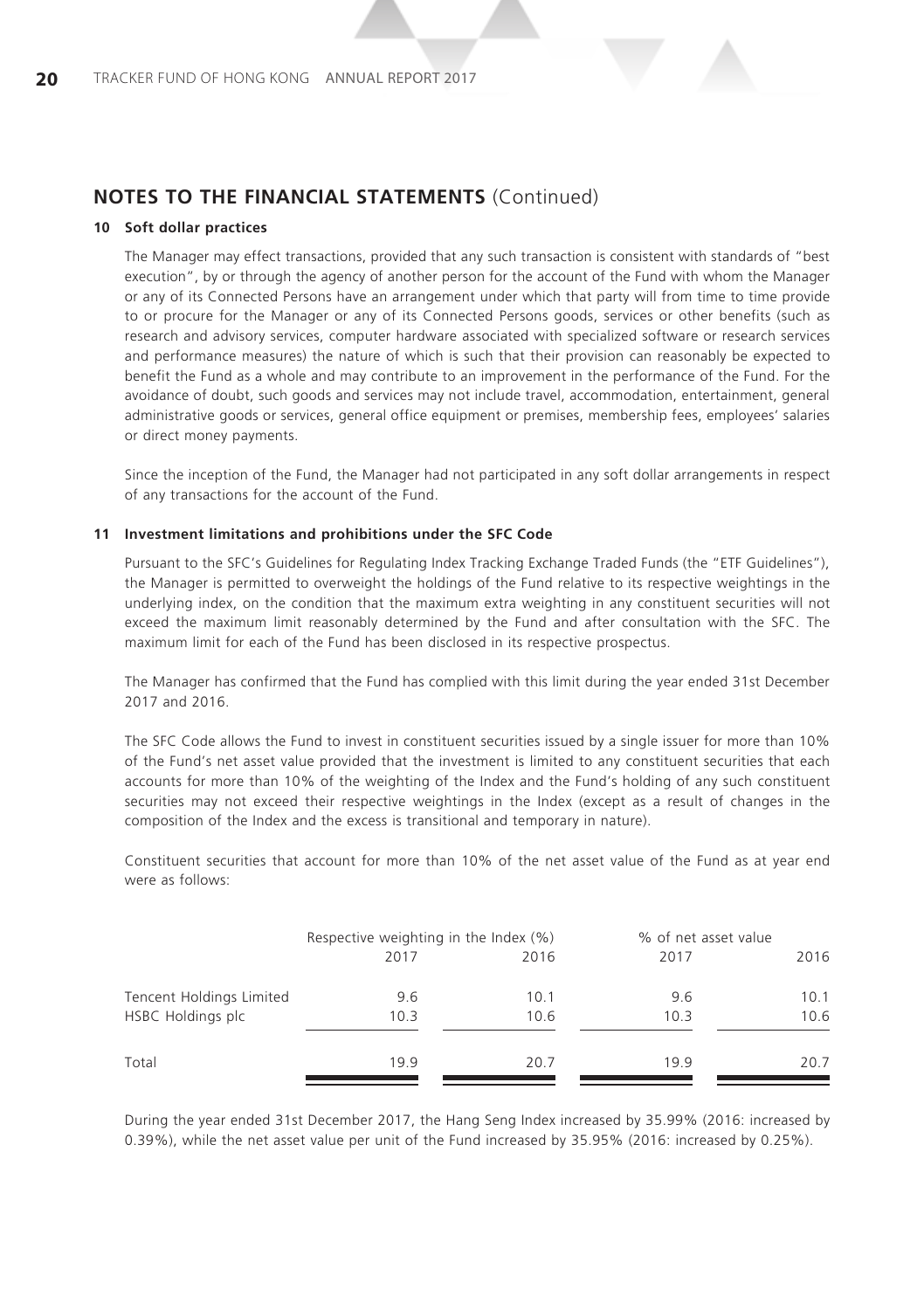#### **12 Financial risk management**

#### **(a) Strategy in using financial instruments**

#### *Investment objectives*

The Fund's investment objective is to provide investment results that closely correspond to the performance of the Index. The Manager will seek to achieve the investment objective by investing all, or substantially all, of the Fund's assets in shares in the constituent companies of the Index ("Index Shares") in substantially the same weightings as they appear in the Index. The Manager may also invest in certain other permitted investments in seeking to meet the investment objective. The Manager will rebalance the Fund's portfolio of investments from time to time to reflect any changes to the composition of, or the weighting of shares in, the Index.

#### *Investment policies*

The responsibility of the Manager is to reflect changes in the Index, insofar as practicable and subject to the Trust Deed, by replicating changes to the weightings and composition of the constituent shares in the Index in the portfolio of shares which make up the portfolio.

Since the investment objective is to provide investment results that closely correspond with the performance of the Index, the Manager is required to ensure, insofar as practicable and subject to the Trust Deed, that the assets comprised in the portfolio comprise only, or substantially only, interest in Index Shares and in the relative weightings such Index Shares appear in the Index. Other than cash held for distribution and to meet the fees, expenses and other liabilities, it is unlikely that cash or any other form of securities will form a substantial part of the assets.

The risks and the respective risk management policies employed by the Fund to manage these risks are discussed below.

#### **(b) Market price risk**

Market price risk is the risk that the value of a financial instrument will fluctuate as a result of changes in market prices, whether those changes are caused by factors specific to the individual instrument or factors affecting all instruments in the market.

All securities investments present a risk of loss of capital. The Fund's market price risk is managed through diversification of investment portfolio. The Manager monitors the investments on a daily basis and rebalances the portfolio of investments from time to time to reflect any changes to the composition of, or the weighting of shares in, the Index.

As at year end, the overall market exposure of the Fund was as follows:

|                                                     |                    | At 31st December |                    |                 |
|-----------------------------------------------------|--------------------|------------------|--------------------|-----------------|
|                                                     | 2017               |                  | 2016               |                 |
|                                                     | Fair Value<br>HK\$ | % of net assets  | Fair Value<br>HK\$ | % of net assets |
| Held for trading:<br>Listed investments<br>Equities |                    |                  |                    |                 |
| - Hong Kong                                         | 99,039,501,431     | 99.81            | 80,326,608,461     | 99.79           |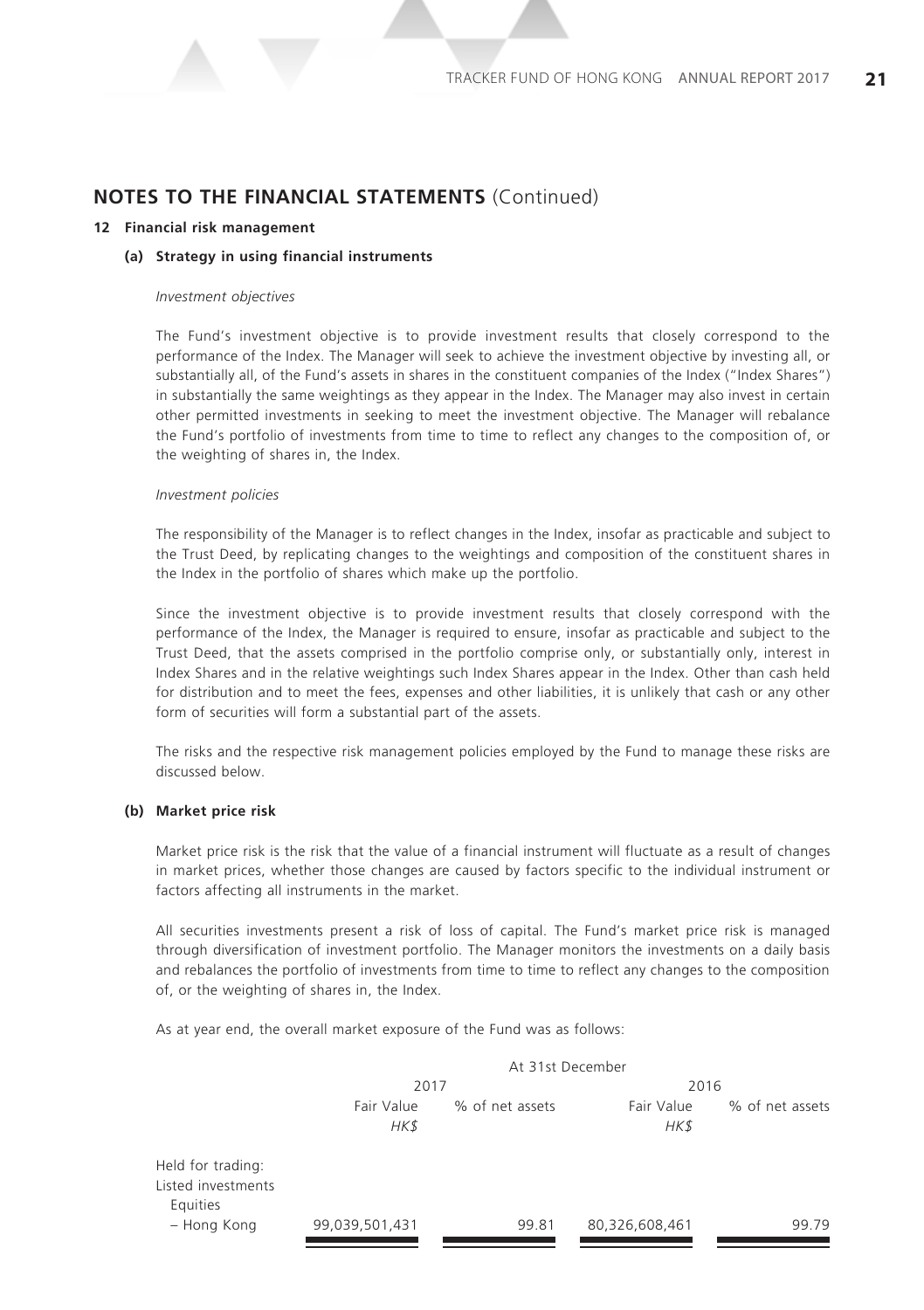#### **12 Financial risk management** (Continued)

**(b) Market price risk** (Continued)

#### *Net market exposures*

The following table shows the net market exposures of the Fund by industry:

|                         | 2017            | 2016            |
|-------------------------|-----------------|-----------------|
|                         | % of net assets | % of net assets |
| By industry             |                 |                 |
| - Commerce and industry | 35.03           | 36.66           |
| - Financials            | 48.62           | 47.50           |
| - Properties            | 11.48           | 10.09           |
| - Utilities             | 4.68            | 5.54            |
|                         | 99.81           | 99.79           |
|                         |                 |                 |

All the Fund's equity securities are listed on the Hong Kong Stock Exchange. As the Fund is a Hang Seng Index tracking fund, movements in the Index would cause substantially the same percentage change in the Fund's net asset value.

|                                | 2017                             |                         | 2016                    |                         |
|--------------------------------|----------------------------------|-------------------------|-------------------------|-------------------------|
|                                | Change in index<br>$\%$<br>$+/-$ | Impact<br>HK\$          | Change in index<br>$\%$ | Impact<br>HK\$<br>$+/-$ |
| Hong Kong<br>- Hang Seng Index | 35.99%                           | $+/-$<br>35,644,316,565 | $+/-$<br>0.39%          | 313,273,773             |

The Manager has used their view of what would be a "reasonable shift" in each key market to estimate the change for use in the market sensitivity analysis above. Disclosures above are shown in absolute terms, changes and impacts could be positive or negative. Changes in market index % are revised annually depending on the Manager's current view of market volatility and other relevant factor.

#### **(c) Interest rate risk**

The majority of the Fund's financial assets and liabilities are non-interest bearing. As a result, the Fund is not subject to significant amounts of risk due to fluctuations in the prevailing levels of market interest rates.

#### **(d) Credit and counterparty risk**

Credit and counterparty risk is the risk that an issuer or counterparty will be unable or unwilling to pay amounts in full when due.

All transactions in securities are settled/paid for upon delivery using brokers approved by the Manager. The risk of default is considered minimal as delivery of securities sold is only made once the broker has received payment. Payment is made on a purchase once the securities have been received by the broker. The trade will fail if either party fails to meet its obligation.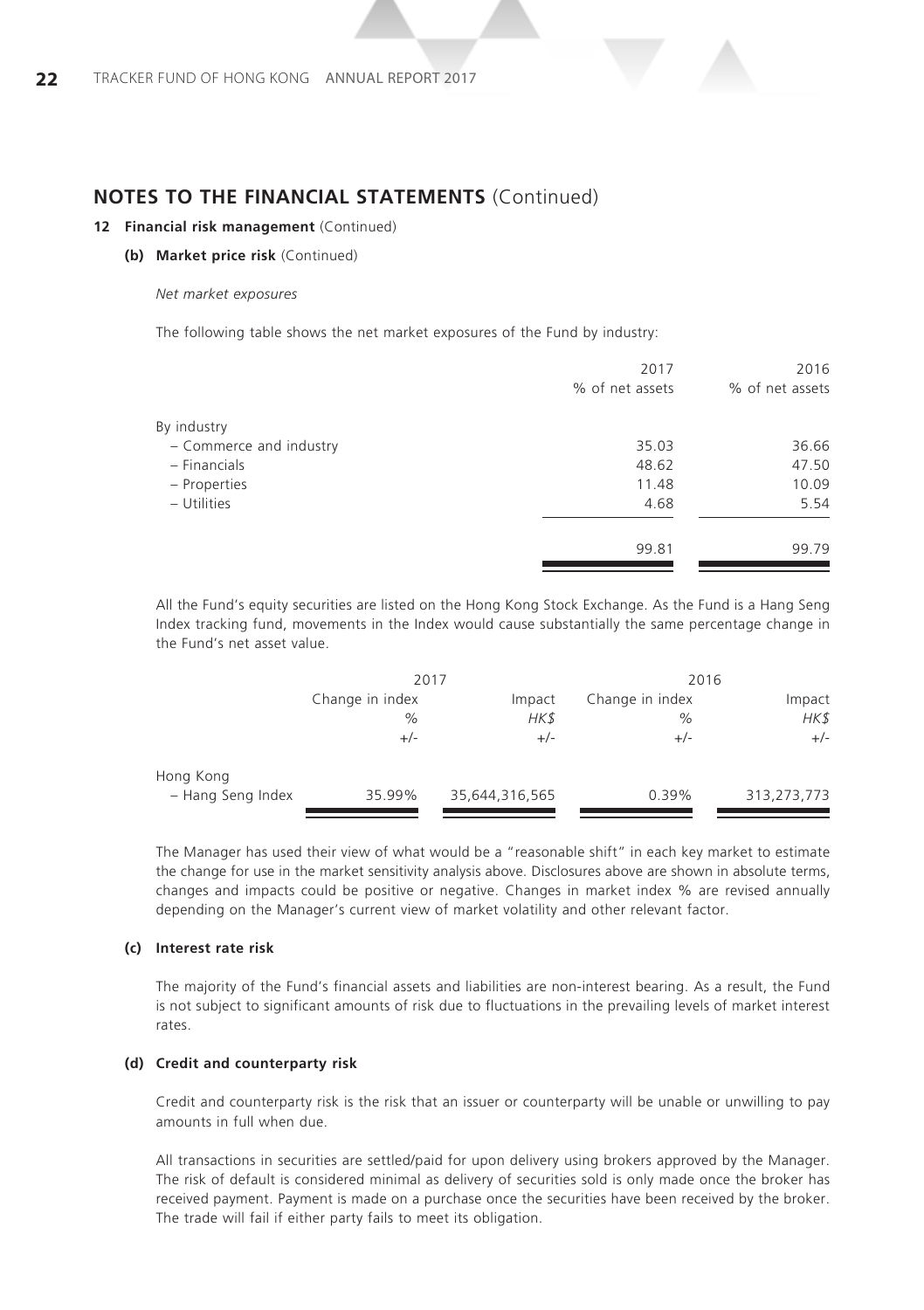#### **12 Financial risk management** (Continued)

#### **(d) Credit and counterparty risk** (Continued)

The Fund's financial assets which are potentially subject to credit risk consist principally of securities and bank balances. The Manager limits the Fund's exposure to credit risk by transacting with well-established broker-dealers and banks with high credit ratings.

The table below summarises the net exposure to the custodian and bank at 31st December 2017 and 2016 together with their credit rating issued by Moody's.

#### **As at 31st December 2017**

|                                                 | HK\$           | Credit rating |
|-------------------------------------------------|----------------|---------------|
| Investments held with Custodian                 |                |               |
| State Street Bank and Trust Company             | 99,039,501,431 | Aa1           |
| Cash at Bank                                    |                |               |
| State Street Bank and Trust Company             | 8.042.140      | Aa1           |
| The Hongkong and Shanghai Banking               |                |               |
| Corporation Limited                             | 49,686,216     | Aa3           |
| Standard Chartered Bank (Hong Kong) Limited     |                | Aa3           |
| Australia and New Zealand Banking Group Limited | 147, 161, 276  | Aa3           |
|                                                 |                |               |

#### **As at 31st December 2016**

| HK\$                      | Credit rating  |
|---------------------------|----------------|
|                           | Aa1            |
|                           |                |
| 3,930,740                 | Aa1            |
| 4                         | Aa2            |
| 145,925,189<br>48,589,441 | Aa3<br>Aa2     |
|                           | 80,326,608,461 |

Accordingly, the Manager considers the Fund has no significant credit risk.

The maximum exposure to credit risk as at 31st December 2017 and 2016 is the carrying amount of the financial assets as shown on the Statement of Net Assets.

The Manager considers none of the assets is impaired nor past due but not impaired.

#### **(e) Currency risk**

Currency risk is the risk that the value of financial instruments will fluctuate due to changes in foreign exchange rates.

The Fund has no significant currency risk as substantially all assets and liabilities are denominated in Hong Kong dollars, the Fund's functional and presentation currency.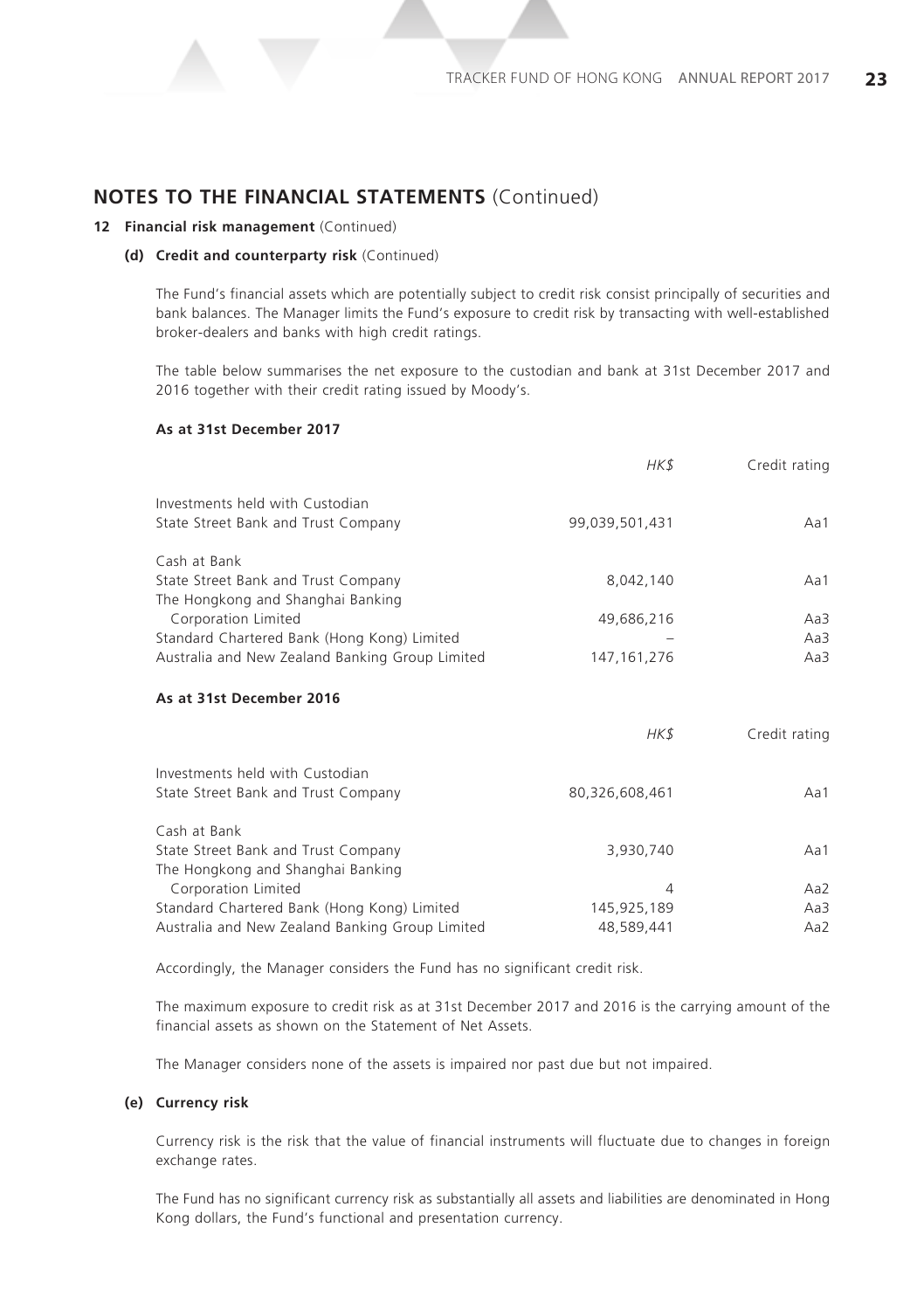#### **12 Financial risk management** (Continued)

#### **(f) Liquidity risk**

Liquidity risk is the risk that an entity will encounter difficulty in settling a liability, including a redemption request.

The Fund invests the majority of its assets in investments that are traded in an active market and can be readily disposed of. The Fund's securities are considered readily realizable, as they are listed on the Hong Kong Stock Exchange. It is the intent of the Manager to monitor the Fund's liquidity position on a daily basis.

The following table gives the contractual undiscounted cash-flow projection of the Fund's financial liabilities. Balances due within 12 months equal their carrying balances, as the impact of discounting is not significant.

#### *Maturity analysis*

|                                                                                                                                                                                                                                                           | Less than 1 month<br>HK\$              | 1-3 months<br>HK\$                             | Total<br>HK\$                                                                            |
|-----------------------------------------------------------------------------------------------------------------------------------------------------------------------------------------------------------------------------------------------------------|----------------------------------------|------------------------------------------------|------------------------------------------------------------------------------------------|
| At 31st December 2017                                                                                                                                                                                                                                     |                                        |                                                |                                                                                          |
| Management fee payable<br>Trustee fee payable<br>Index license fee payable<br>Registrar fee payable<br>Professional fee payable<br>Amounts payable on redemption of units<br>Other accounts payable and accruals<br>Net assets attributable to holders of | 3,593,823<br>289,375<br>328,606        | 7,880,116<br>7,880,116<br>40,000<br>1,260,573  | 7,880,116<br>7,880,116<br>3,593,823<br>289,375<br>40,000<br>328,606<br>1,260,573         |
| redeemable units                                                                                                                                                                                                                                          | 99,223,794,799                         |                                                | 99,223,794,799                                                                           |
| <b>Total financial liabilities</b>                                                                                                                                                                                                                        | 99,228,006,603                         | 17,060,805                                     | 99,245,067,408                                                                           |
|                                                                                                                                                                                                                                                           |                                        |                                                |                                                                                          |
|                                                                                                                                                                                                                                                           | Less than 1 month<br>HK\$              | 1-3 months<br>HK\$                             | Total<br>HK\$                                                                            |
| At 31st December 2016                                                                                                                                                                                                                                     |                                        |                                                |                                                                                          |
| Management fee payable<br>Trustee fee payable<br>Index license fee payable<br>Registrar fee payable<br>Professional fee payable<br>Other accounts payable and accruals<br>Net assets attributable to holders of<br>redeemable units                       | 3,057,428<br>289,913<br>80,499,498,290 | 6,967,036<br>13,784,331<br>40,000<br>1,615,302 | 6,967,036<br>13,784,331<br>3,057,428<br>289,913<br>40,000<br>1,615,302<br>80,499,498,290 |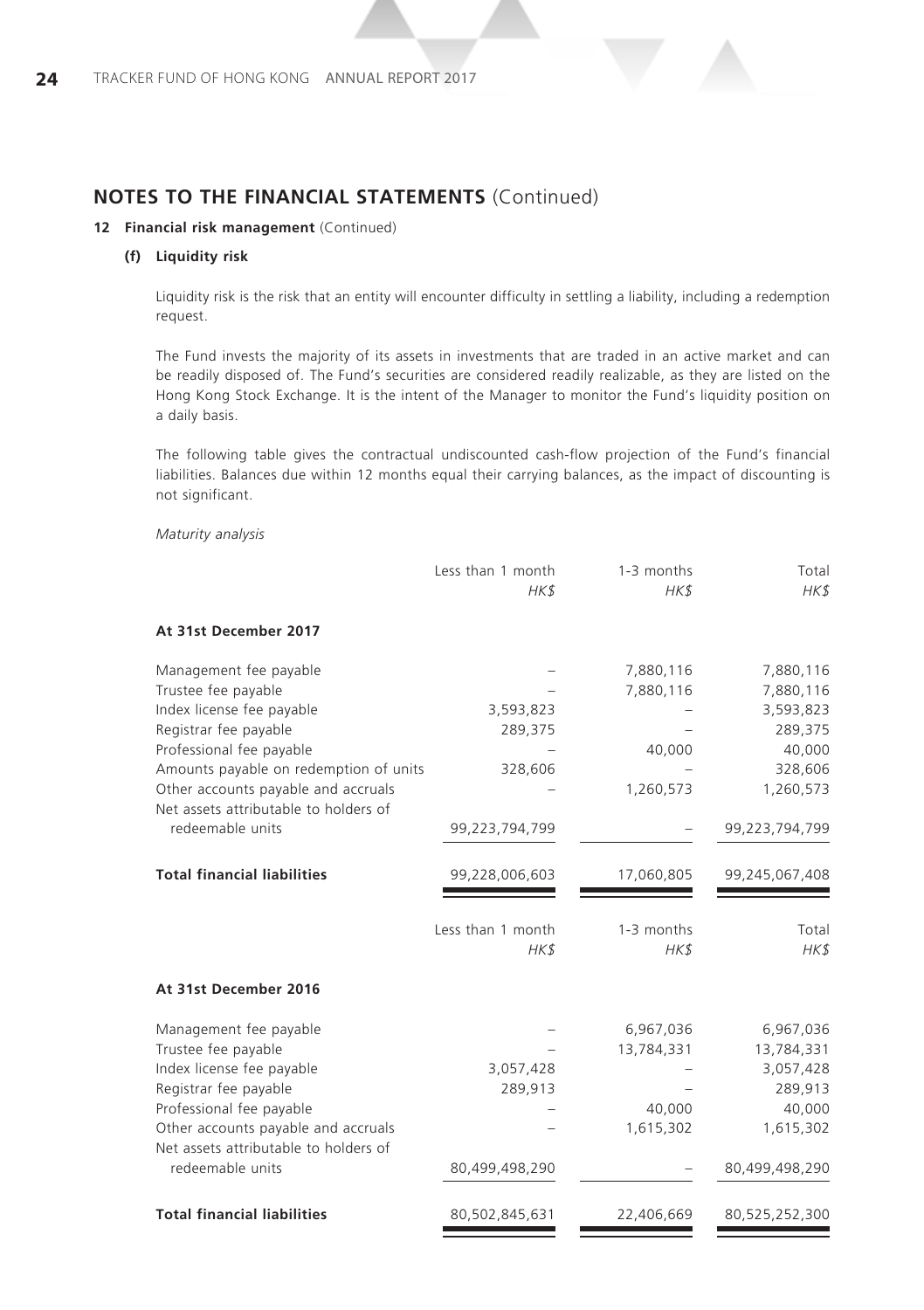#### **12 Financial risk management** (Continued)

#### **(f) Liquidity risk** (Continued)

Refer to note 2(j), units are redeemed on demand at the unitholder's option. However, the Manager do not envisage that the contractual maturity disclosed in the table above will be representative of the actual cash outflows, as unitholders typically retain the units for the medium to long term.

The Manager manages the liquidity risk of the Fund by investing in securities that it expects to be able to liquidate within 7 days or less. The following table illustrates the expected liquidity of assets held at 31st December:

|      | Less than 7 days<br>HK\$ | 7 days to less than<br>1 month<br>HK\$ | Total<br>HK\$  |
|------|--------------------------|----------------------------------------|----------------|
| 2017 | 94,807,243,728           | 4,437,147,335                          | 99,244,391,063 |
| 2016 | 66,279,027,515           | 14,246,026,320                         | 80,525,053,835 |

#### **(g) Capital risk management**

The Fund's objective is to provide investment results that closely correspond to the performance of the Hang Seng Index. The Manager may:

- Redeem and issue new units in accordance with the constitutive documents of the Fund, which include the ability to amend the Creation Unit and Redemption Unit size upon the approval of the Trustee and Supervisory Committee;
- Exercise discretion when determining the amount of distributions of the Fund to holders of redeemable units; and
- Suspend the creation and redemption of units under certain circumstances stipulated in the prospectus.

Units are issued through an in-kind creation of an Index Basket with the remaining balances in cash and are not through a cash subscription only. Units are redeemed in-kind with the remaining balances in cash and are not redeemable for cash only.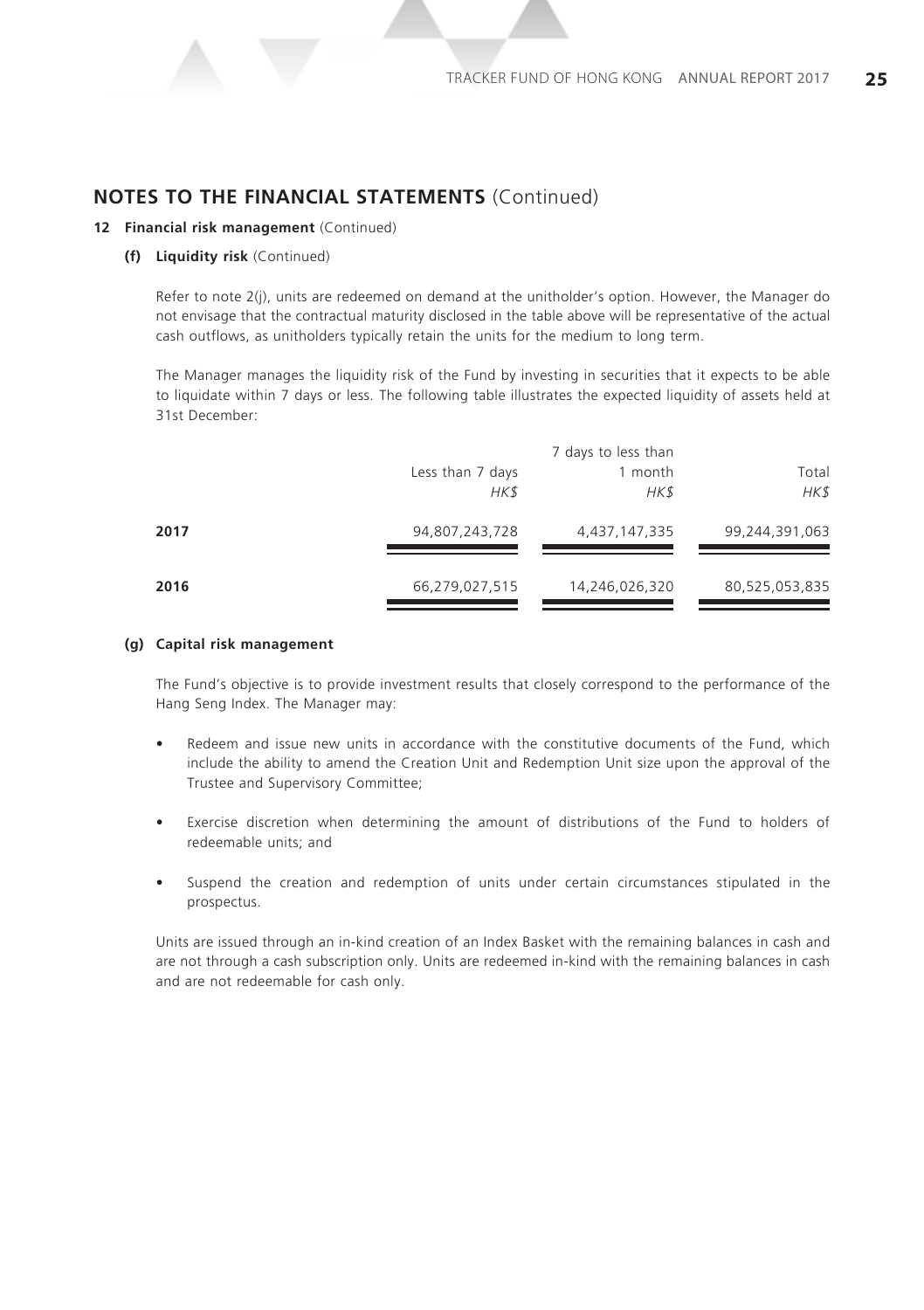#### **12 Financial risk management** (Continued)

#### **(h) Fair value estimation**

The fair value of financial assets and liabilities traded in active markets (such as publicly traded derivatives and trading securities) are based on quoted market prices at the close of trading on the year end date.

A financial instrument is regarded as quoted in an active market if quoted prices are readily and regularly available from an exchange, dealer, broker, industry group, pricing service, or regulatory agency, and those prices represent actual and regularly occurring market transactions on an arm's length basis.

The carrying value less impairment provision of other receivables and payables are assumed to approximate their fair values. The fair value of financial liabilities for disclosure purposes is estimated by discounting the future contractual cash flows at the current market interest rate that is available to the Fund for similar financial instruments.

HKFRS 13 requires the Fund to classify fair value measurements using a fair value hierarchy that reflects the significance of the inputs used in making the measurements. The fair value hierarchy has the following levels:

- Quoted prices (unadjusted) in active markets for identical assets or liabilities (level 1).
- Inputs other than quoted prices included within level 1 that are observable for the asset or liability, either directly (that is, as prices) or indirectly (that is, derived from prices) (level 2).
- Inputs for the asset or liability that are not based on observable market data (that is, unobservable inputs) (level 3).

The level in the fair value hierarchy within which the fair value measurement is categorized in its entirety is determined on the basis of the lowest level input that is significant to the fair value measurement in its entirety. For this purpose, the significance of an input is assessed against the fair value measurement in its entirety. If a fair value measurement uses observable inputs that require significant adjustment based on unobservable inputs, that measurement is a level 3 measurement. Assessing the significance of a particular input to the fair value measurement in its entirety requires judgment, considering factors specific to the asset or liability.

The determination of what constitutes "observable" requires significant judgment by the Fund. The Fund considers observable data to be that market data that is readily available, regularly distributed or updated, reliable and verifiable, not proprietary, and provided by independent sources that are actively involved in the relevant market.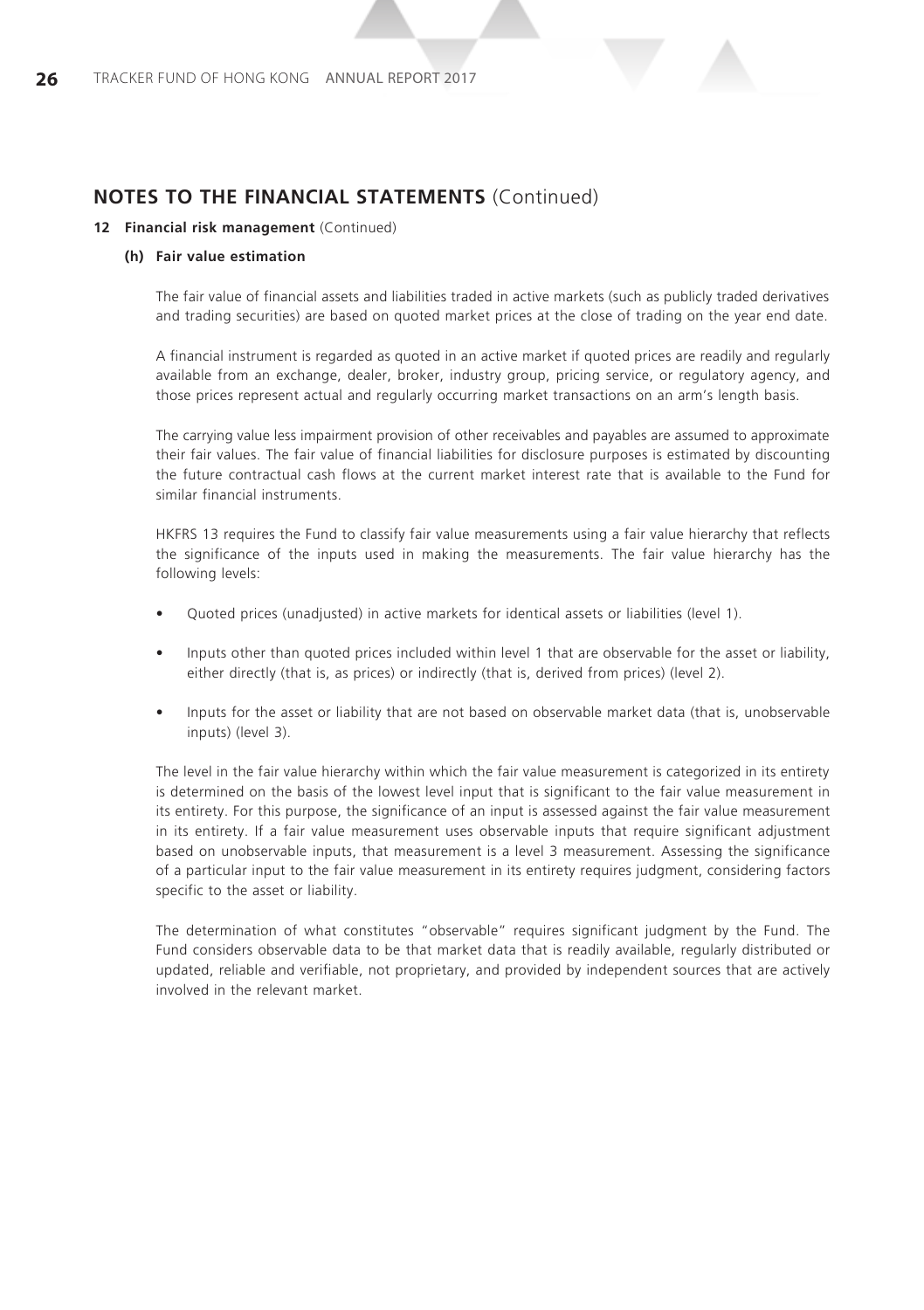#### **12 Financial risk management** (Continued)

#### **(h) Fair value estimation** (Continued)

The following table analyses within the fair value hierarchy the Fund's investments (by class) measured at fair value at 31st December 2017 and 2016.

All fair value measurements disclosed are recurring fair value measurements.

|                                       | Level1<br>HK\$ | Level <sub>2</sub><br>HK\$ | Level3<br>HK\$ | Total<br>HK\$  |
|---------------------------------------|----------------|----------------------------|----------------|----------------|
| At 31st December 2017<br>Assets       |                |                            |                |                |
| Financial assets held for<br>trading: |                |                            |                |                |
| - Equity securities                   | 99,039,501,431 |                            |                | 99,039,501,431 |
|                                       | Level1<br>HK\$ | Level <sub>2</sub><br>HK\$ | Level3<br>HK\$ | Total<br>HK\$  |
| At 31st December 2016<br>Assets       |                |                            |                |                |
| Financial assets held for<br>trading: |                |                            |                |                |
| - Equity securities                   | 80,326,608,461 |                            |                | 80,326,608,461 |

Investments whose values are based on quoted market prices in active markets, and therefore classified within level 1, include active listed equities. The Fund does not adjust the quoted price for these instruments.

Financial instruments that trade in markets that are not considered to be active but are valued based on quoted market prices, dealer quotations or alternative pricing sources supported by observable inputs are classified within level 2. As of 31st December 2017 and 2016, the Fund did not hold any investments classified in level 2.

Investments classified within level 3 have significant unobservable inputs, as they trade infrequently. As of 31st December 2017 and 2016, the Fund did not hold any investments classified in level 3.

For the year ended 31st December 2017 and 2016, there were no transfers of financial instruments between levels.

The assets and liabilities included in the Statement of Net Assets except investments are carried at amortized cost; their carrying values are a reasonable approximation of fair value.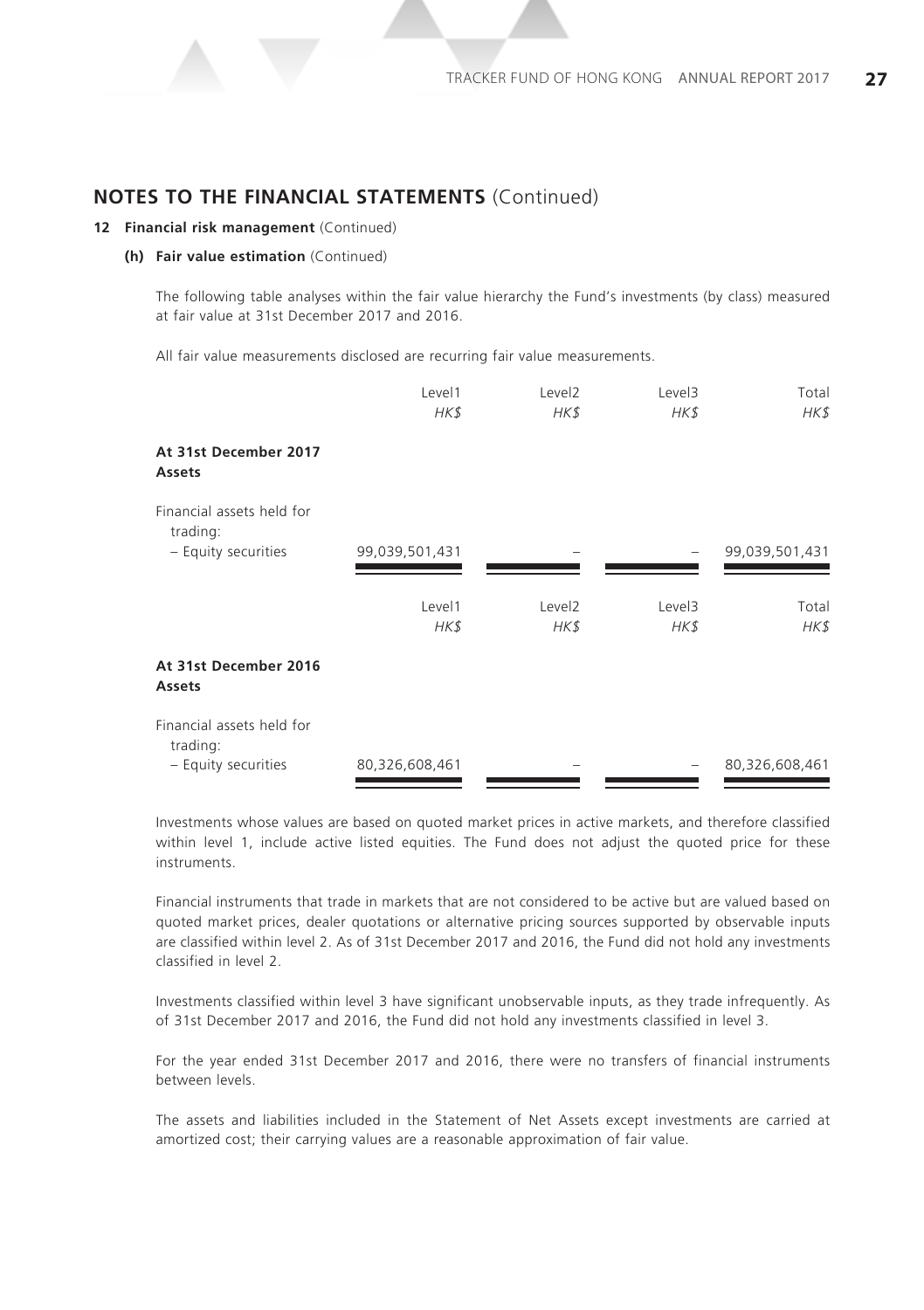#### **13 Distributions**

|                                                                                 | 2017<br>HK\$  | 2016<br>HK\$  |
|---------------------------------------------------------------------------------|---------------|---------------|
| Interim distribution<br>- HK\$0.16 on 3,470,992,500 units paid on 30th May 2016 |               | 555,358,800   |
| - HK\$0.15 on 3,451,992,500 units paid on 31st May 2017                         | 517,798,875   |               |
| Final distribution<br>$-$ HK\$0.62 on 3,396,992,500 units paid on 30th November |               |               |
| 2016<br>$-$ HK\$0.78 on 3,183,992,500 units paid on 30th November               |               | 2,106,135,350 |
| 2017                                                                            | 2,483,514,150 |               |
| Total distributions                                                             | 3,001,313,025 | 2,661,494,150 |

#### **14 Segment information**

The Manager makes the strategic resource allocations on behalf of the Fund. The Fund has determined the operating segments based on the reports reviewed by the Manager, which are used to make strategic decisions.

The Manager is responsible for the Fund's entire portfolio and considers the business to have a single operating segment. The objective of the Fund is to track the performance of its index and invests in substantially all the index constituents with security weight and industry weight that are closely aligned with the characteristics of the tracked index.

The Fund trades in the constituent shares of the Hang Seng Index with the objective to provide investment results that closely correspond to the performance of the Index.

The internal reporting provided to the Manager for the Fund's assets, liabilities and performance is prepared on a consistent basis with the measurement and recognition principles of HKFRS.

There were no changes in the reportable segment during the years ended 31st December 2017 and 2016.

The Fund is domiciled in Hong Kong. All of the Fund's income is generated in Hong Kong. Majority of such income is from investments in entities listed in Hong Kong.

The Fund has no assets classified as non-current assets. The Fund has portfolios that closely correspond to the security weight and industry weight of the relevant tracked index. Please refer to note 11 for investment holdings account for more than 10% of the Fund's net assets.

The Fund also has a diversified unitholder population. However, as at 31st December 2017 and 2016, there was one nominee company that held more than 10% of the Fund's net assets. The nominee company's holdings were 88.94% as at 31st December 2017 and 89.24% as at 31st December 2016.

#### **15 Approval of financial statements**

The financial statements were approved by the Trustee and the Manager on 23rd April 2018.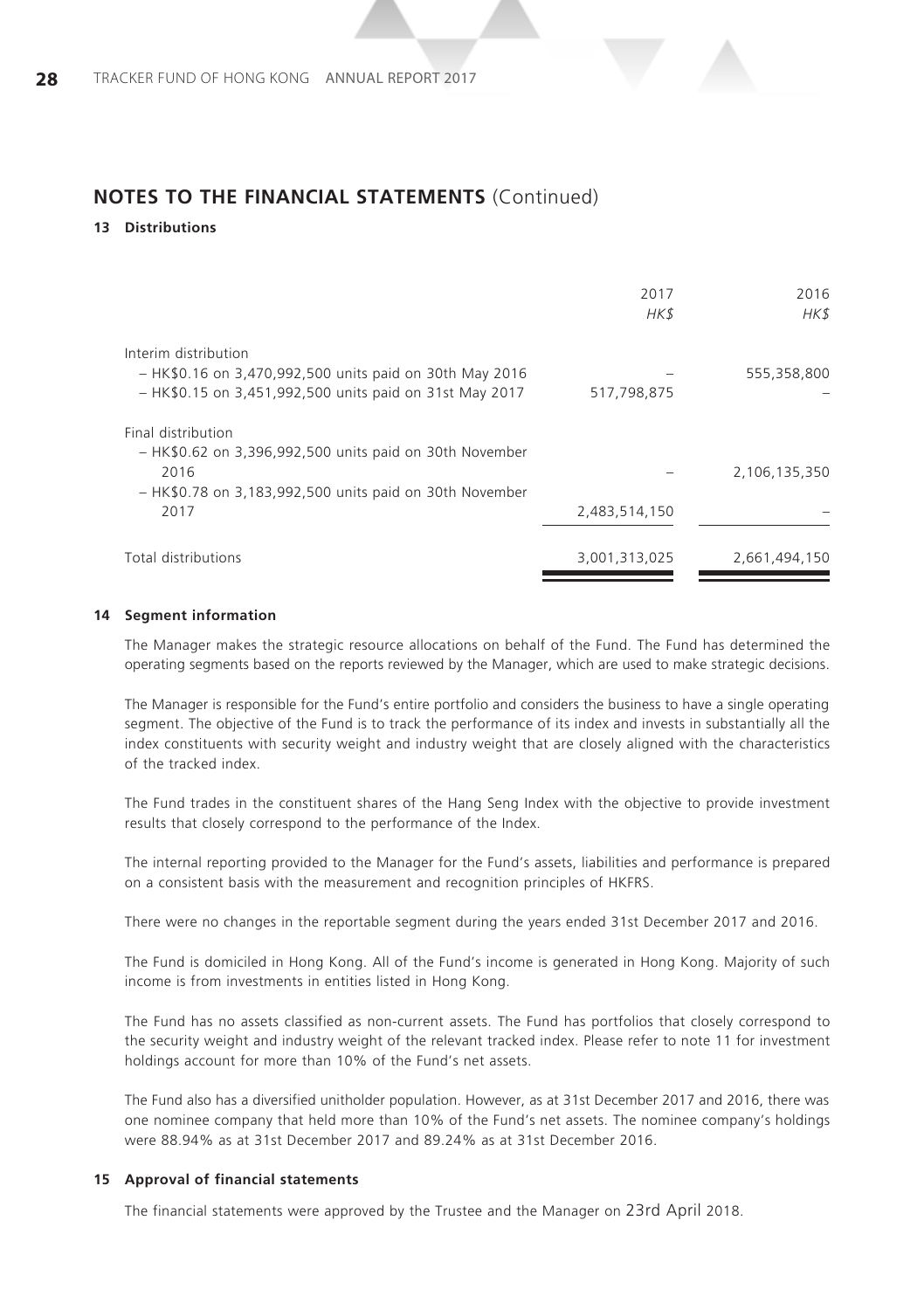34,761,487,472 35.03

# **INVESTMENT PORTFOLIO (UNAUDITED)**

*AS AT 31ST DECEMBER 2017*

|                                        |             |               | % of       |
|----------------------------------------|-------------|---------------|------------|
|                                        | Holdings    | Fair value    | net assets |
|                                        |             | HK\$          |            |
| <b>Hong Kong</b>                       |             |               |            |
| Listed investments (99.81%)            |             |               |            |
| Equities (99.81%)                      |             |               |            |
| Commerce and Industry (35.03%)         |             |               |            |
| AAC Technologies Holdings Ltd.         | 7,677,831   | 1,070,289,641 | 1.08       |
| China Mengniu Dairy Co. Ltd.           | 28,565,984  | 664, 159, 128 | 0.67       |
| China Merchants Port Holdings Co. Ltd. | 13,287,600  | 271,731,420   | 0.27       |
| China Mobile Ltd.                      | 64,324,059  | 5,097,681,676 | 5.14       |
| China Petroleum & Chemical Corporation | 266,963,698 | 1,529,701,990 | 1.54       |
| China Shenhua Energy Co. Ltd.          | 35,728,386  | 723,499,817   | 0.73       |
| China Unicom (Hong Kong) Ltd.          | 75,329,357  | 795,478,010   | 0.80       |
| CITIC Ltd.                             | 61,167,630  | 689,970,866   | 0.69       |
| CK Hutchison Holdings Ltd.             | 28,277,451  | 2,774,017,943 | 2.80       |
| CNOOC Ltd.                             | 186,865,194 | 2,096,627,477 | 2.11       |
| Galaxy Entertainment Group Ltd.        | 24,853,285  | 1,558,300,970 | 1.57       |
| Geely Automobile Holdings Ltd.         | 56,444,023  | 1,529,633,023 | 1.54       |
| Hengan International Group Co. Ltd.    | 7,516,421   | 652,049,522   | 0.66       |
| Lenovo Group Ltd.                      | 64,632,696  | 285,030,189   | 0.29       |
| MTR Corporation Ltd.                   | 18,916,272  | 866,365,258   | 0.87       |
| PetroChina Co. Ltd.                    | 220,894,590 | 1,203,875,516 | 1.21       |
| Sands China Ltd.                       | 25,360,807  | 1,023,308,562 | 1.03       |
| Sunny Optical Tech Co. Ltd.            | 7,474,199   | 746,672,480   | 0.75       |
| Swire Pacific Ltd. 'A'                 | 5,176,496   | 374,519,486   | 0.38       |
| Tencent Holdings Ltd.                  | 23,405,603  | 9,502,674,818 | 9.58       |
| Want Want China Holding Ltd.           | 65,054,695  | 426,108,252   | 0.43       |
| WH Group Co. Ltd.                      | 99,749,595  | 879,791,428   | 0.89       |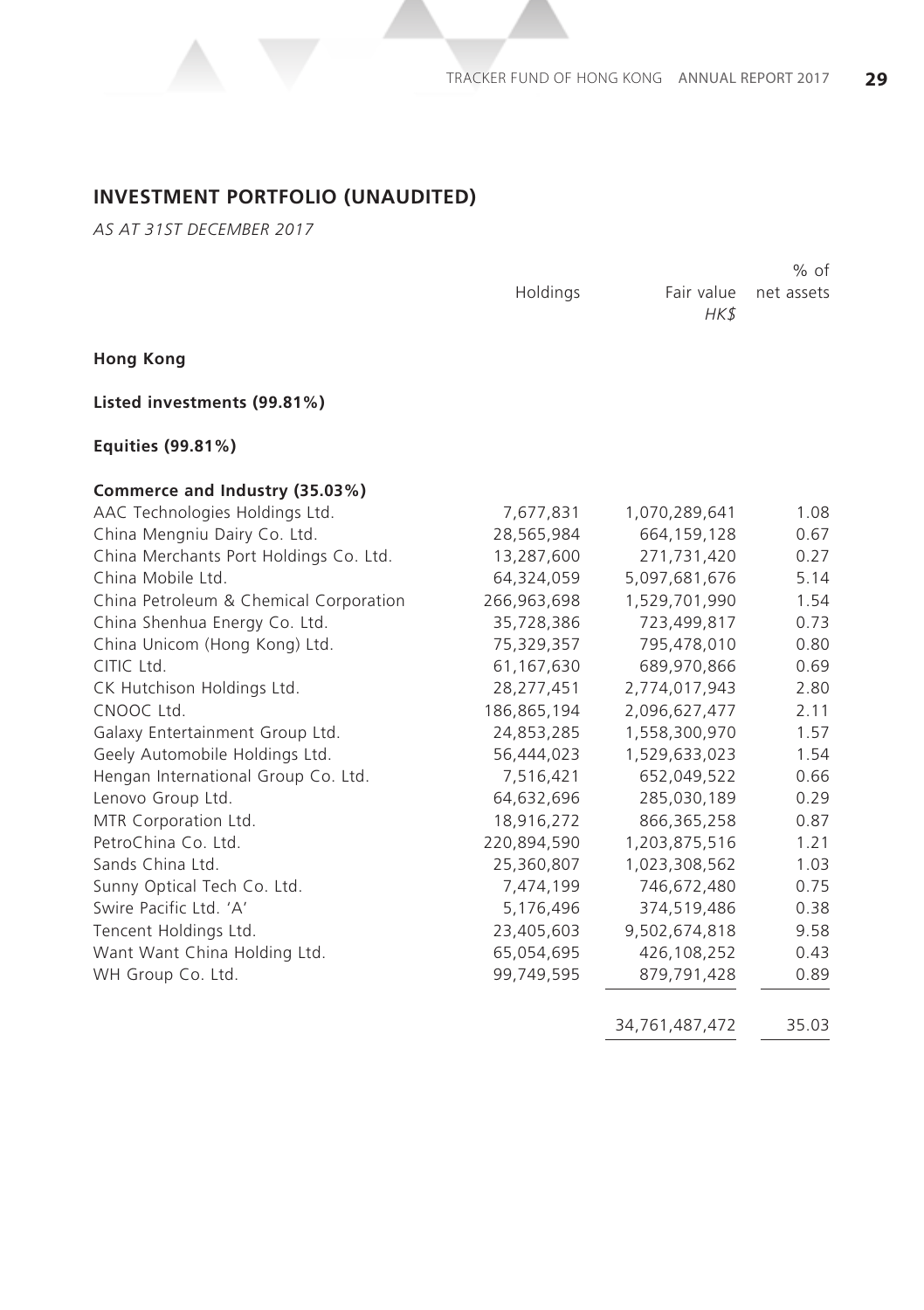# **INVESTMENT PORTFOLIO (UNAUDITED)** (Continued)

*AS AT 31ST DECEMBER 2017*

|                                              |               |                     | % ot       |
|----------------------------------------------|---------------|---------------------|------------|
|                                              | Holdings      | Fair value<br>HK \$ | net assets |
| Finance (48.62%)                             |               |                     |            |
| AIA Group Ltd.                               | 126,436,704   | 8,427,006,322       | 8.49       |
| Bank of China Ltd.                           | 831,882,311   | 3,194,428,074       | 3.22       |
| Bank of Communications Co Ltd.               | 91,004,085    | 527,823,693         | 0.53       |
| Bank of East Asia Ltd.                       | 14,361,907    | 486,150,552         | 0.49       |
| BOC Hong Kong (Holdings) Ltd.                | 38,724,224    | 1,533,479,270       | 1.55       |
| China Construction Bank Corporation          | 1,132,908,146 | 8,156,938,651       | 8.22       |
| China Life Insurance Co. Ltd.                | 77,844,915    | 1,911,092,663       | 1.93       |
| Hang Seng Bank Ltd.                          | 8,003,818     | 1,552,740,692       | 1.56       |
| Hong Kong Exchanges and Clearing Ltd.        | 12,333,794    | 2,957,643,801       | 2.98       |
| <b>HSBC Holdings Plc</b>                     | 127,506,815   | 10,194,169,859      | 10.27      |
| Industrial and Commercial Bank of China Ltd. | 772,547,932   | 4,859,326,492       | 4.90       |
| Ping An Insurance (Group) Co. of China Ltd.  | 54,591,947    | 4,441,054,888       | 4.48       |
|                                              |               | 48,241,854,957      | 48.62      |
| Properties (11.48%)                          |               |                     |            |
| China Overseas Land & Investment Ltd.        | 40,156,268    | 1,009,930,140       | 1.02       |
| China Resources Land Ltd.                    | 29,059,451    | 668,367,373         | 0.67       |
| CK Asset Holding Co. Ltd.                    | 27,165,531    | 1,855,405,767       | 1.87       |
| Country Garden Holdings Co. Ltd.             | 78,297,808    | 1,166,637,339       | 1.18       |
| Hang Lung Properties Ltd.                    | 21,043,067    | 401,922,580         | 0.40       |
| Henderson Land Development Co. Ltd.          | 12,620,464    | 649,953,896         | 0.65       |
| New World Development Co. Ltd.               | 62,141,996    | 729,547,033         | 0.74       |
| Sino Land Co. Ltd.                           | 33,068,175    | 457,663,542         | 0.46       |
| Sun Hung Kai Properties Ltd.                 | 13,633,219    | 1,777,771,758       | 1.79       |
| The Link Real Estate Investment Trust        | 23,036,424    | 1,668,988,919       | 1.68       |
| Wharf (Holdings) Ltd.                        | 12,708,821    | 343,138,167         | 0.35       |
| Wharf Real Estate Investment Co. Ltd         | 12,773,205    | 664,206,660         | 0.67       |
|                                              |               | 11,393,533,174      | 11.48      |
| Utilities (4.68%)                            |               |                     |            |
| China Resources Power Holdings Co. Ltd.      | 19,996,726    | 291,152,331         | 0.29       |
| CK Infrastructure Holdings Ltd.              | 6,889,572     | 462,634,760         | 0.47       |
| CLP Holdings Ltd.                            | 19,826,016    | 1,585,089,979       | 1.60       |
| Hong Kong and China Gas Co. Ltd.             | 87,844,925    | 1,345,784,251       | 1.36       |
| Power Assets Holdings Ltd.                   | 14,525,618    | 957,964,507         | 0.96       |
|                                              |               | 4,642,625,828       | 4.68       |
| Total Listed Equities                        |               | 99,039,501,431      | 99.81      |
| Total investments, at cost                   |               | 79,684,625,342      |            |
|                                              |               |                     |            |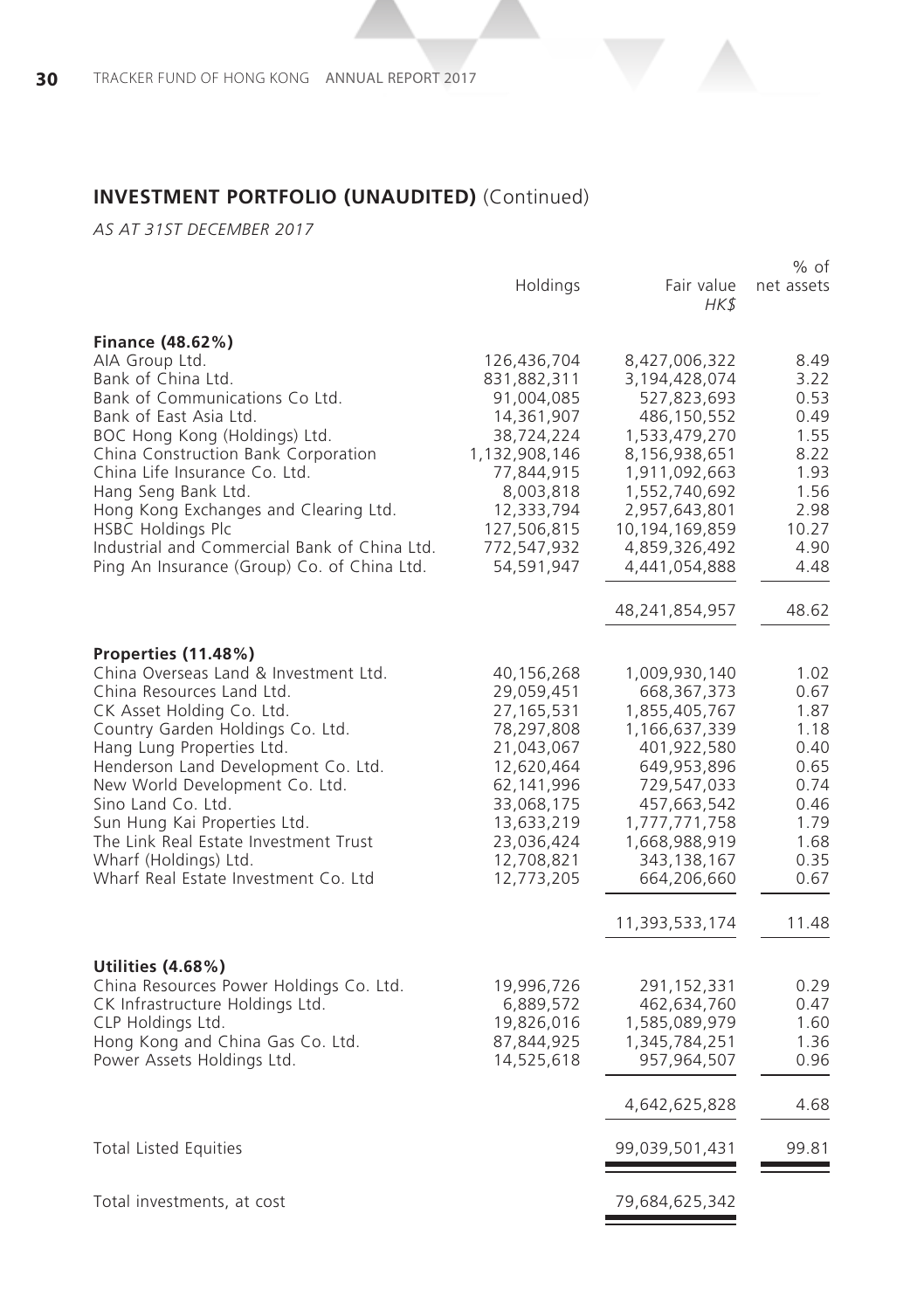# **STATEMENT OF MOVEMENTS IN INVESTMENT PORTFOLIO (UNAUDITED)**

*FOR THE YEAR ENDED 31ST DECEMBER 2017*

|                                                                  | (UNAUDITED)<br>Holdings |              |                 |             |
|------------------------------------------------------------------|-------------------------|--------------|-----------------|-------------|
|                                                                  | 31.12.2016              | Additions    | Disposals       | 31.12.2017  |
| <b>Hong Kong</b><br><b>Listed investments</b><br><b>Equities</b> |                         |              |                 |             |
| <b>Commerce and Industry</b>                                     |                         |              |                 |             |
| AAC Technologies Holdings Ltd.                                   | 8,217,308               | 2,554,758    | (3,094,235)     | 7,677,831   |
| Belle International Holdings Ltd.                                | 76,484,727              | 14, 162, 527 | (90, 647, 254)  |             |
| Cathay Pacific Airways Ltd.                                      | 13,284,294              | 2,503,757    | (15, 788, 051)  |             |
| China Mengniu Dairy Co. Ltd.                                     | 30,603,829              | 37,598,525   | (39, 636, 370)  | 28,565,984  |
| China Merchants Port Holdings                                    |                         |              |                 |             |
| Co. Ltd.                                                         | 14,839,502              | 5,270,569    | (6,822,471)     | 13,287,600  |
| China Mobile Ltd.                                                | 68,679,060              | 21,327,784   | (25,682,785)    | 64,324,059  |
| China Petroleum & Chemical                                       |                         |              |                 |             |
| Corporation                                                      | 285,037,357             | 88,058,846   | (106, 132, 505) | 266,963,698 |
| China Shenhua Energy Co. Ltd.                                    | 37,908,276              | 11,911,211   | (14,091,101)    | 35,728,386  |
| China Unicom (Hong Kong) Ltd.                                    | 66,768,404              | 33,825,308   | (25, 264, 355)  | 75,329,357  |
| CITIC Ltd.                                                       | 65,415,876              | 20,370,749   | (24, 618, 995)  | 61,167,630  |
| CK Hutchison Holdings Ltd.                                       | 30,199,058              | 9,393,521    | (11, 315, 128)  | 28,277,451  |
| CNOOC Ltd.                                                       | 199,567,618             | 61,634,958   | (74, 337, 382)  | 186,865,194 |
| Galaxy Entertainment Group Ltd.                                  | 26,215,628              | 8,389,513    | (9,751,856)     | 24,853,285  |
| Geely Automobile Holdings Ltd.                                   |                         | 74,381,970   | (17, 937, 947)  | 56,444,023  |
| Hengan International Group                                       |                         |              |                 |             |
| Co. Ltd.                                                         | 8,171,250               | 2,448,367    | (3, 103, 196)   | 7,516,421   |
| Kunlun Energy Co. Ltd.                                           | 36,348,425              | 10,035,155   | (46, 383, 580)  |             |
| Lenovo Group Ltd.                                                | 81,848,315              | 24, 132, 784 | (41, 348, 403)  | 64,632,696  |
| Li & Fung Ltd.                                                   | 67,355,709              | 1,433,534    | (68, 789, 243)  |             |
| MTR Corporation Ltd.                                             | 16,601,802              | 9,018,189    | (6,703,719)     | 18,916,272  |
| PetroChina Co. Ltd.                                              | 235,660,716             | 72,944,755   | (87, 710, 881)  | 220,894,590 |
| Sands China Ltd.                                                 | 27,034,576              | 8,366,141    | (10, 039, 910)  | 25,360,807  |
| Sunny Optical Tech Co. Ltd.                                      |                         | 7,737,403    | (263, 204)      | 7,474,199   |
| Swire Pacific Ltd. 'A'                                           | 5,587,517               | 1,685,331    | (2,096,352)     | 5,176,496   |
| Tencent Holdings Ltd.                                            | 42,988,389              | 9,936,011    | (29, 518, 797)  | 23,405,603  |
| Want Want China Holding Ltd.                                     | 77,741,989              | 21,174,054   | (33,861,348)    | 65,054,695  |
| WH Group Co. Ltd.                                                |                         | 114,512,141  | (14, 762, 546)  | 99,749,595  |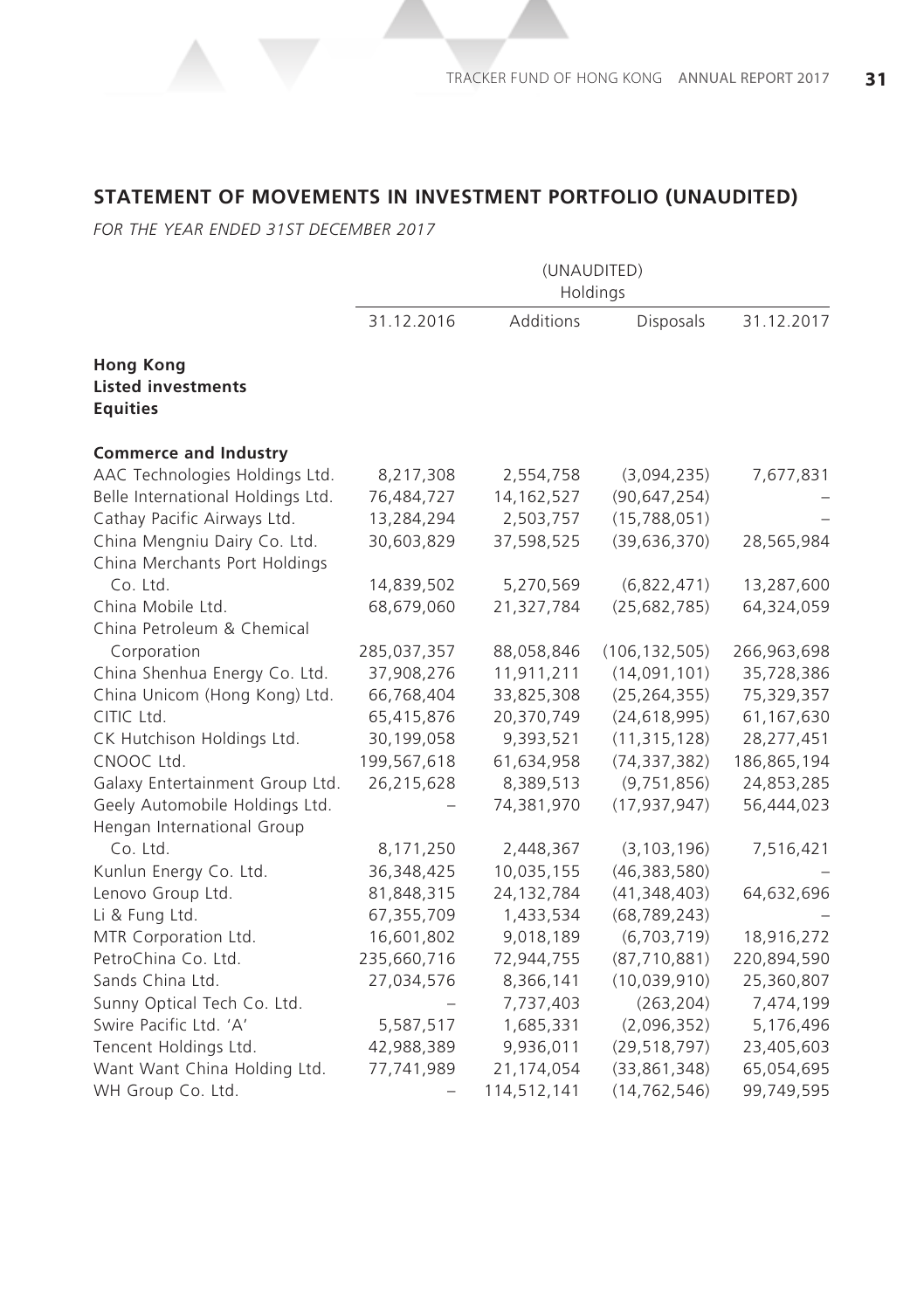# **STATEMENT OF MOVEMENTS IN INVESTMENT PORTFOLIO (UNAUDITED)**  (Continued)

*FOR THE YEAR ENDED 31ST DECEMBER 2017*

|                                                                                                                                                                                                                                                                                                                                                                                                                                                                                           | (UNAUDITED)<br>Holdings                                                                                                                  |                                                                                                                                                                              |                                                                                                                                                                                                                  |                                                                                                                                                                      |
|-------------------------------------------------------------------------------------------------------------------------------------------------------------------------------------------------------------------------------------------------------------------------------------------------------------------------------------------------------------------------------------------------------------------------------------------------------------------------------------------|------------------------------------------------------------------------------------------------------------------------------------------|------------------------------------------------------------------------------------------------------------------------------------------------------------------------------|------------------------------------------------------------------------------------------------------------------------------------------------------------------------------------------------------------------|----------------------------------------------------------------------------------------------------------------------------------------------------------------------|
|                                                                                                                                                                                                                                                                                                                                                                                                                                                                                           | 31.12.2016                                                                                                                               | Additions                                                                                                                                                                    | Disposals                                                                                                                                                                                                        | 31.12.2017                                                                                                                                                           |
| <b>Finance</b><br>AIA Group Ltd.<br>Bank of China Ltd.<br><b>Bank of Communications</b><br>Co Ltd.<br>Bank of East Asia Ltd.<br>BOC Hong Kong (Holdings) Ltd.<br>China Construction Bank<br>Corporation<br>China Life Insurance Co. Ltd.<br>Hang Seng Bank Ltd.<br>Hong Kong Exchanges and<br>Clearing Ltd.<br><b>HSBC Holdings Plc</b><br>Industrial and Commercial Bank<br>of China Ltd.<br>Ping An Insurance (Group) Co.<br>of China Ltd.                                              | 134,780,702<br>887,994,123                                                                                                               | 42,047,216<br>276,283,041                                                                                                                                                    | (50, 391, 214)<br>(332, 394, 853)                                                                                                                                                                                | 126,436,704<br>831,882,311                                                                                                                                           |
|                                                                                                                                                                                                                                                                                                                                                                                                                                                                                           | 97,618,057<br>15,056,891<br>41,328,950                                                                                                   | 29,677,800<br>7,255,701<br>12,738,210                                                                                                                                        | (36, 291, 772)<br>(7,950,685)<br>(15, 342, 936)                                                                                                                                                                  | 91,004,085<br>14,361,907<br>38,724,224                                                                                                                               |
|                                                                                                                                                                                                                                                                                                                                                                                                                                                                                           | 1,208,262,156<br>83,147,819<br>8,541,507                                                                                                 | 375,373,871<br>25,665,837<br>2,641,285                                                                                                                                       | (30, 968, 741)<br>(3, 178, 974)                                                                                                                                                                                  | (450,727,881) 1,132,908,146<br>77,844,915<br>8,003,818                                                                                                               |
|                                                                                                                                                                                                                                                                                                                                                                                                                                                                                           | 13,023,292<br>137,107,624                                                                                                                | 4,501,541<br>47,660,614                                                                                                                                                      | (5, 191, 039)<br>(57, 261, 423)                                                                                                                                                                                  | 12,333,794<br>127,506,815                                                                                                                                            |
|                                                                                                                                                                                                                                                                                                                                                                                                                                                                                           | 824,748,072                                                                                                                              | 256,305,281                                                                                                                                                                  | (308, 505, 421)                                                                                                                                                                                                  | 772,547,932                                                                                                                                                          |
|                                                                                                                                                                                                                                                                                                                                                                                                                                                                                           | 58,266,849                                                                                                                               | 18,130,141                                                                                                                                                                   | (21,805,043)                                                                                                                                                                                                     | 54,591,947                                                                                                                                                           |
| <b>Properties</b><br>Cheung Kong Property<br>Holdings Ltd.<br>China Overseas Land &<br>Investment Ltd.<br>China Resources Land Ltd.<br>CK Asset Holding Co. Ltd.<br>Country Garden Holdings<br>Co. Ltd.<br>Hang Lung Properties Ltd.<br>Henderson Land Development<br>Co. Ltd.<br>New World Development<br>Co. Ltd.<br>Sino Land Co. Ltd.<br>Sun Hung Kai Properties Ltd.<br>The Link Real Estate Investment<br>Trust<br>Wharf (Holdings) Ltd.<br>Wharf Real Estate Investment<br>Co. Ltd | 30,073,774<br>42,826,124<br>30,918,376<br>22,944,933<br>12,259,044<br>63,082,923<br>34,896,860<br>14,554,175<br>24,925,520<br>15,210,361 | 5,610,958<br>13,229,494<br>9,635,983<br>30,705,675<br>81,054,522<br>6,850,479<br>5,195,051<br>25,809,390<br>15,006,686<br>4,496,710<br>7,552,544<br>42,345,816<br>13,221,429 | (35,684,732)<br>(15,899,350)<br>(11, 494, 908)<br>(3, 540, 144)<br>(2,756,714)<br>(8, 752, 345)<br>(4,833,631)<br>(26, 750, 317)<br>(16, 835, 371)<br>(5,417,666)<br>(9,441,640)<br>(44, 847, 356)<br>(448, 224) | 40,156,268<br>29,059,451<br>27,165,531<br>78,297,808<br>21,043,067<br>12,620,464<br>62,141,996<br>33,068,175<br>13,633,219<br>23,036,424<br>12,708,821<br>12,773,205 |
| <b>Utilities</b><br>Cheung Kong Infrastructure<br>Holdings Ltd<br>China Resources Power Holdings<br>Co. Ltd.<br>CK Infrastructure Holdings Ltd.<br>CLP Holdings Ltd.<br>Hong Kong and China Gas                                                                                                                                                                                                                                                                                           | 7,386,204<br>21,796,892<br>21,170,338                                                                                                    | 1,361,081<br>6,513,151<br>8,262,978<br>6,539,155                                                                                                                             | (8,747,285)<br>(8,313,317)<br>(1,373,406)<br>(7,883,477)                                                                                                                                                         | 19,996,726<br>6,889,572<br>19,826,016                                                                                                                                |
| Co. Ltd.<br>Power Assets Holdings Ltd.                                                                                                                                                                                                                                                                                                                                                                                                                                                    | 85,222,479<br>15,492,792                                                                                                                 | 35,920,600<br>4,784,761                                                                                                                                                      | (33, 298, 154)<br>(5,751,935)                                                                                                                                                                                    | 87,844,925<br>14,525,618                                                                                                                                             |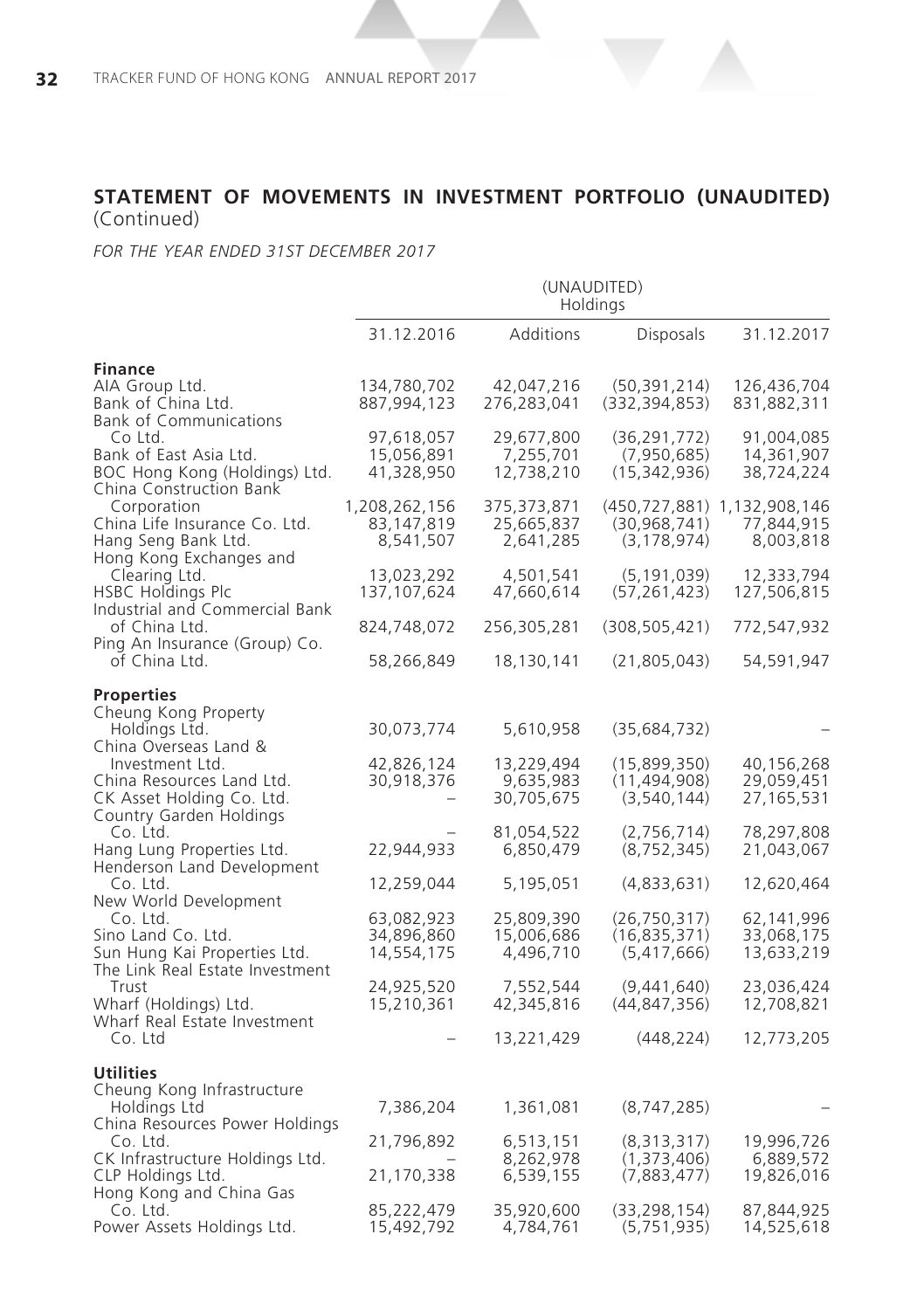# **PERFORMANCE RECORD (UNAUDITED)**

### **Net asset values**

| Net asset value<br>per unit<br>HK\$ | Net asset value<br>of the Fund<br>HK\$ |
|-------------------------------------|----------------------------------------|
|                                     |                                        |
| 22.11                               | 72.386.721.042                         |
| 22.16                               | 80.499.498.290                         |
| 30.13                               | 99.223.794.799                         |
|                                     |                                        |

#### **Highest and lowest net asset value per unit for the past 10 years**

| Highest net asset<br>value per unit<br>HK\$ | Lowest net asset<br>value per unit<br>HK\$ |
|---------------------------------------------|--------------------------------------------|
|                                             |                                            |
| 27.78                                       | 11.51                                      |
| 23.07                                       | 11.49                                      |
| 25.08                                       | 19.28                                      |
| 24.62                                       | 16.83                                      |
| 22.86                                       | 18.50                                      |
| 24.23                                       | 20.34                                      |
| 26.11                                       | 21.44                                      |
| 28.83                                       | 21.24                                      |
| 24.80                                       | 18.50                                      |
| 30.21                                       | 22.30                                      |
|                                             |                                            |

### **Fund Performance**

During the year ended 31st December 2017, the Hang Seng Index increased by 35.99% (2016: increase by 0.39%), while the net asset value per unit of the Fund increased by 35.95% (2016: increase by 0.25%).

### **Ongoing charge**

Financial year ended 31st December 2017 0.09%\*

The ongoing charges figure is calculated by adding the applicable charges and payments deducted from the assets of Tracker Fund of Hong Kong ("TraHK") and then dividing by TraHK's average net asset value for the financial year.